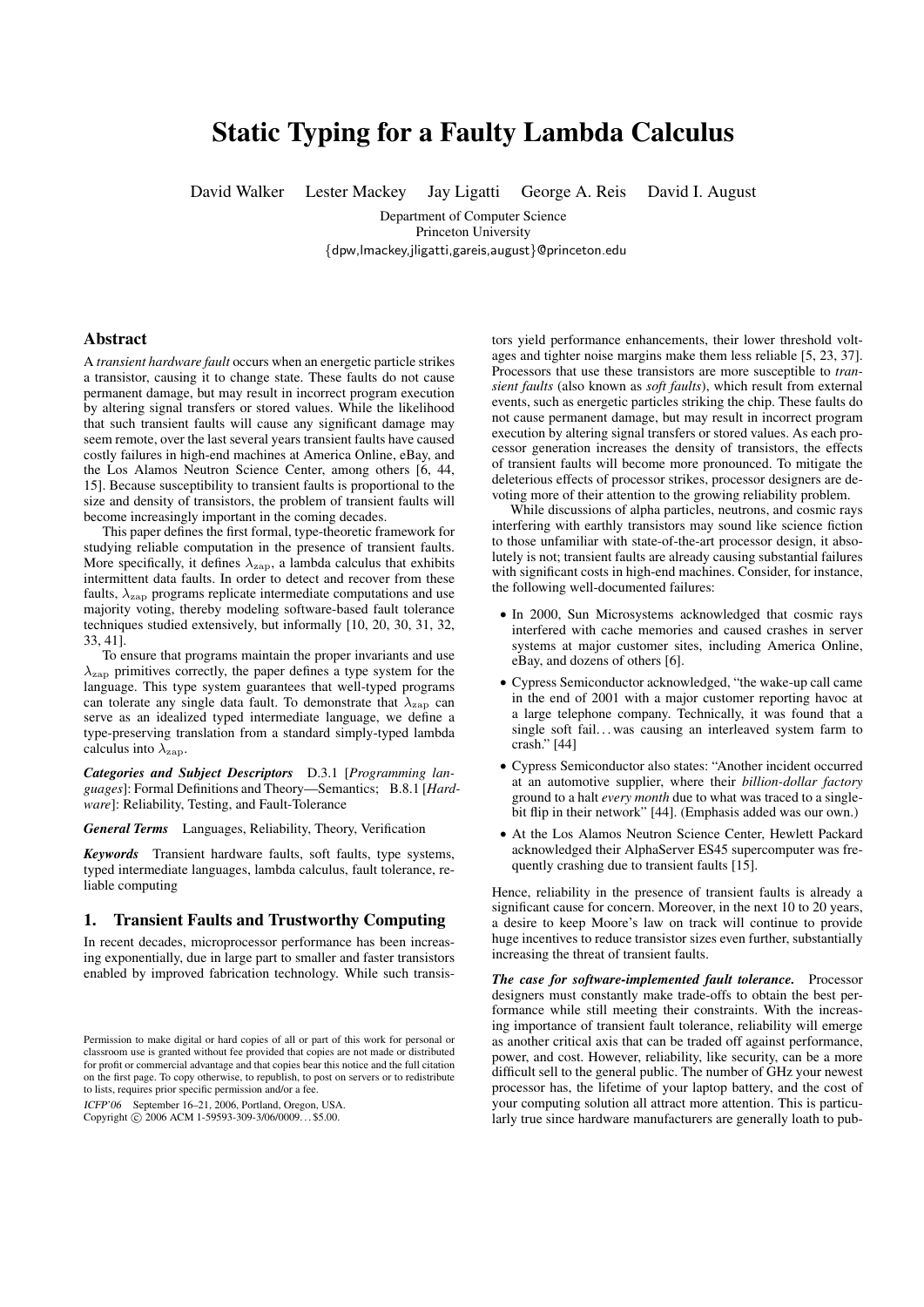lish the soft error rates of their chips – such numbers can only generate negative publicity and can potentially even lead to lawsuits. So with all the focus on power, cost, and performance, reliability may be the axis to suffer.

One might speculate that the hardware industry will only deploy hardware fault tolerance techniques in its chips when it has actually suffered severe monetary losses. For many consumers, this may be too late. Indeed, the anecdotal evidence above suggests it is already too late for some consumers. Moreover, while many hardware techniques are available for dealing with transient faults, including using double or triple hardware redundancy [4, 13, 14, 38, 42, 43], these heavyweight techniques are extremely costly. Hence, although hardware fault tolerance techniques can be crucial for mission-critical applications, they are currently infeasible for commodity systems. As a result, even processor manufacturers are considering techniques with at least some software component.

Software-only fault tolerance techniques possess a massive potential advantage over hardware-only techniques in that they may be deployed *selectively* and *immediately* on existing hardware to whomever needs it, whenever they need it. At the first sign of trouble from transient faults, one could deploy new fault-resilient software to correct the problem. One certainly would not have to wait for a new generation of microprocessors while the current generation is failing in the field, costing millions or more to affected industries. Most importantly, companies and services with high reliability requirements could make the decisions themselves to deploy software that covers for potential hardware errors. The fast reaction time that is possible only in software could avert potential disasters for these companies. Surely, America Online, EBay, the affected telephone and automotive suppliers, and the Los Alamos super computer users mentioned above would have welcomed immediate software technology to avert further losses.

Consequently, over the last several years there has been substantial interest in developing new software fault detection methods for protecting memory [36], control flow [25, 28, 40], and general computation [7, 12, 24, 26, 27, 29]. At a high level, these systems effectively perform every subcomputation twice or three times and then compare the results of redundant executions to detect faults. From a performance standpoint, there is certainly a cost to this repeated computation, but it is not as high as one might think. For instance, the code redundancy in the SWIFT-R technique, a softwareonly system for fault tolerance that most closely matches the model used in this paper, comes at a reasonable cost. Intelligent instruction scheduling and other optimizations bring the performance cost down from the naïve 3x normal execution to a geometric mean overhead of 36%, over a set of recognized benchmarks [8].

*A trustworthy, end-to-end solution.* Replacing hardware fault tolerance with software techniques that purport to tolerate and recover, but fail or introduce new errors, is unacceptable for customers who require highly reliable and trustworthy systems. Unfortunately, industrial-strength compilers are typically hundreds of thousands of lines of code and, naturally, contain bugs. Traditional compiler writers attempt to track down their bugs by building massive test suites. However, no matter how large the test suite, it cannot cover all combinations of programming language features. Bugs inevitably slip through the testing net and manifest themselves in the field. In the "good" case, relatively speaking, program developers catch compiler errors as they develop and test their programs. Developers then rewrite their programs, often awkwardly, to avoid actually deploying buggy applications. At the same time, they can communicate the bugs they found back to compiler writers who will then fix these problems in the next version of the compiler software. Hence, in a real sense, application developers work as a second line of testers for compiler writers. Of course, in the bad case, compiler errors slip through the last line of testing defense by the application developers and result in buggy applications.

For compiler writers attempting to generate fault-tolerant code, the compiler reliability problems are many orders of magnitude more difficult to overcome, yet the most concerned target customers demand greater end-to-end reliability than anyone else. The central difficulty is that transient hardware faults are an infrequently occurring and completely nondeterministic phenomenon. Faults may occur at any point in a computation: during execution of any instruction or in the midst of a control-flow transfer. Faults may also affect many different elements of observable hardware state: architectural registers, the program counter, condition flags, caches, and memory. If developing tests to cover compilation of all possible combinations of features ranges from difficult to near-impossible, then developing tests to cover all features in addition to all different kinds of faults at all different times in execution should be beyond consideration. If the situation could be any worse, one should also recognize that compiler writers cannot use application developers as a second line of testers. Transient faults that occur in the field show up infrequently and are generally unreproducible. Their only effect is to cause great damage, and when they do, it is too late to wish one had added that extra test case.

The clear conclusion is that a trustworthy platform for computing in the presence of transient faults cannot be built on the basis of traditional testing techniques alone. However, while conventional testing falls short, typed intermediate languages and typepreserving compilation [3, 16, 19, 21, 22, 35, 39] have the potential to provide substantially better reliability and to guarantee that compiled code is indeed fault tolerant. Unlike conventional compilers, a type-preserving compiler propagates typing information into its compiler intermediate languages. After each code transformation or optimization, the compiler can run an intermediate language type checker on the resulting code. If the type checker detects an error, then the compiler has produced incorrect code. Type-preserving compilation is extremely helpful for compiler writers attempting to debug their compiler. In addition, application developers can avoid shipping incorrect and unreliable code by type checking their compiled products. While they may be annoyed at type errors indicating that the compiler they are using has a bug, finding out earlier is substantially better than suffering expensive consequences later.

Type checking intermediate language programs is an important complement to conventional testing. While conventional testing only catches errors that show up on a particular run of a compiled program, a type checker can verify that certain properties hold for all runs of the program, no matter the inputs. So far, type preserving compilers have only been used to verify standard sorts of "type safety" and "memory safety" properties and, crucially, do so under the assumption of perfect hardware. However, we believe that the role of type checkers for intermediate languages can be dramatically expanded to take on the new task of verifying reliability properties. When verifying reliability, the type checker will not assume perfect hardware. Rather, the type checker will guarantee that under a certain hardware fault model, *for all runs* of the program and *for all possible faults* in the model, the program will not fail.

The guarantee over all runs and all faults is a guarantee no test suite can ever provide, but a type checker can. In fact, we believe that compiling for reliability in the presence of transient faults is a true "killer app" for type-directed compilation.

*Contributions: sound static typing for a faulty lambda calculus.* This paper describes the first step in our program to develop trustworthy compilers for reliable computing in the presence of transient faults. More specifically, it defines the syntax and semantics of a faulty lambda calculus,  $\lambda_{\text{zap}}$ . Operationally, the most interesting aspect of  $\lambda_{\text{zap}}$  is that at any point in execution, the (abstract)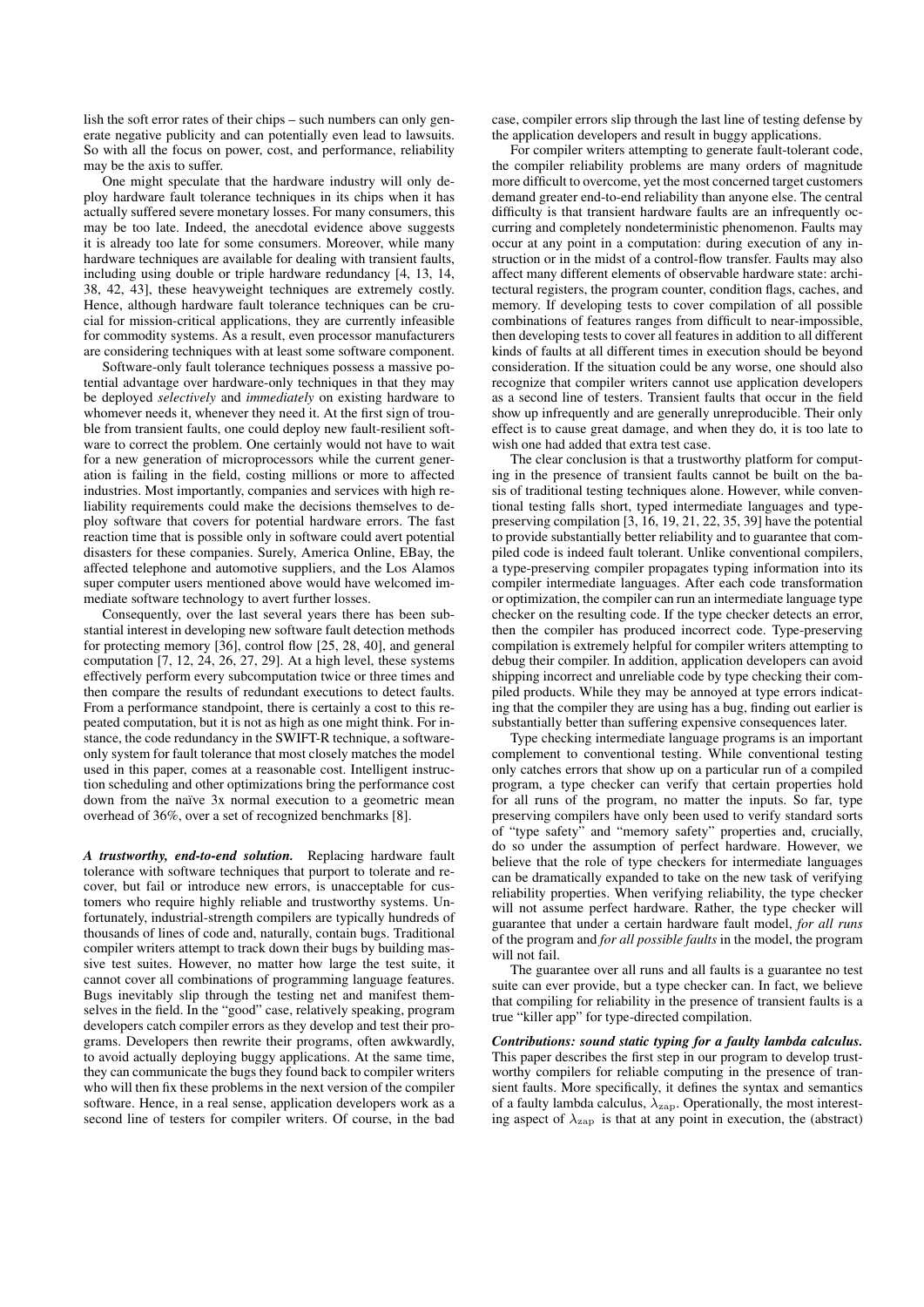machine can suddenly exhibit a fault. These faults are modeled by picking an arbitrary program value and spontaneously changing it to any other value, even an ill-typed one. To detect and recover from such faults,  $\lambda_{\rm{zap}}$  programs replicate computations and use  $\lambda_{\rm{zap}}$ primitives to compare the values computed from multiple replicas. If a single fault has occurred, a majority vote will detect that fault and recover before any problem becomes observable to the outside world. Overall,  $\lambda_{\rm{zap}}$ 's operational semantics provides a highlevel, formal model for the programs produced by the SWIFT-R system [8] and the data faults from which that system can recover.

In order for  $\lambda_{\text{zap}}$  programs to be fault-tolerant, replicated computations must not depend upon one another. If they do then a single fault in one replica may propagate to other replicas. In such a case, comparing replicas will not necessarily detect faults, and the faulty computation might continue, possibly crashing or producing erroneous outputs. More interesting still, while implementing SWIFT-R, we noticed that some completely standard optimizations, including common subexpression elimination, are actually *unsound* in this context — they do not preserve fault-tolerance properties. Hence, in order to guarantee that programs are indeed fault-tolerant, we have defined a novel type system for  $\lambda_{\text{zap}}$ . The type system enforces the basic invariant necessary for fault tolerance — replicated computations cannot depend upon one another. The type system's strength is its simplicity and elegance. We believe it should easily scale to realistic typed intermediate languages. In examples, we show that the incorrect application of common subexpression elimination does indeed lead to type-incorrect code, and we conclude that the type system will be effective in helping compiler writers debug their code.

Our formal analysis of the language begins with proofs of the standard progress and preservation lemmas and continues with formulation and proof of a fault tolerance property for well-typed programs. Finally, we prove that it is possible to produce welltyped  $\lambda_{\text{zap}}$  programs automatically by starting with terms in the ordinary simply typed lambda calculus and defining a correct, typepreserving translation to  $\lambda_{\text{zap}}$ .

## 2. Introduction to a Faulty Lambda Calculus

The faulty lambda calculus  $\lambda_{\text{zap}}$  is an idealized intermediate language for compilers that generate fault-tolerant code. As mentioned in the introduction, the central mechanism these compilers use to detect and recover from faults is replication of computations. In this paper, we adopt the *Single Event Upset* model, which is a standard in the literature on hardware fault tolerance and which assumes that only a single fault will happen at a time.<sup>1</sup> In order to *detect* a single fault it is necessary to perform the same computation twice. Before the results of the two computations become observable to the outside world, the program compares them for equivalence. If the results are different then a fault has occurred. In general, in order to both detect and *recover* from a single fault, one performs three equivalent computations. A majority vote amongst the three results suffices for detecting and recovering from a fault.<sup>2</sup>

A second important element of our fault model is that we do not consider memory faults. When designing the SWIFT system [8], we observed that hardware (with error-correcting codes) protects against faults in cache and main memory much more efficiently than software. Hence, our software replication is intended to protect data in the processor pipeline, rather than data in cache and main memory. We rely on auxiliary hardware to tolerate faults in the memory hierarchy. In our abstract, high-level lambda calculus, we will model this by considering faults in integers and pointers to closures, but not in the closure data or code itself.

*A first example.* Let us assume a source-level programmer writes a program to perform the following simple arithmetic computation and then print out the result:

let 
$$
x = 2
$$
 in

\nlet  $y = x + x$  in

\nout  $y$ 

A compiler for single fault detection and recovery might produce the following code:

| $let x1 = 2 in$       |  |  |  |
|-----------------------|--|--|--|
| $let x2 = 2 in$       |  |  |  |
| $let x3 = 2 in$       |  |  |  |
| $let y1 = x1 + x1 in$ |  |  |  |
| $let y2 = x2 + x2 in$ |  |  |  |
| $let y3 = x3 + x3 in$ |  |  |  |
| out [y1,y2,y3]        |  |  |  |

Each of the arithmetic computations is replicated three times. However, to simulate the observable behavior of the source program, there is only a single output command. This output command atomically compares y1, y2, and y3 and prints out the majority value.<sup>3</sup> If we assume that addition is a total function mapping any two values to a third, this code is guaranteed to tolerate a single data fault. In other words, at any point during execution any one of the values may be corrupted and changed to any other value; nonetheless, the program is guaranteed to print out 4. Moreover, any errors and incorrect intermediate results are unobservable to the outside world.

*Triples and color tags.* We call the argument to out, [y1,y2,y3], a triple, and it deserves some comment as its structure is subtly different from the structure of conventional *tuple* data structures one finds in standard functional programming languages. The key difference is that the components of a triple live in separate registers whereas a conventional tuple is implemented as a pointer into memory. While a single data fault can corrupt a tuple pointer, making all its components inaccessible, a single data fault can only corrupt one of the elements of a triple. The most general introduction form for a triple is  $[e1, e2, e3]$ . Its elimination form is let  $[x1, x2, x3] = e1$  in e2, where e1 should be a triple and  $x1$ ,  $x2$ , and  $x3$  are bound to the components of that triple in  $e2$ . Unlike tuples, triples may not be nested. Triple evaluation proceeds from left to right. Hence, the example above could be rewritten as follows:

```
let [x1,x2,x3] = [2, 2, 2] in
let [y1, y2, y3] = [x1 + x1, x2 + x2, x3 + x3] in
out [y1,y2,y3]
```
This example code is still not quite syntactically correct  $\lambda_{\text{zap}}$ code. For the purposes of typing, which will be discussed in the coming sections, each value is tagged with a color  $(C)$ , which may be either red  $(R)$ , green  $(G)$  or blue  $(B)$ . After color tagging, our running example looks like this:

```
let [x1,x2,x3] = [R 2, G 2, B 2] in
let [y1,y2,y3] = [x1 + x1, x2 + x2, x3 + x3] in
out [y1,y2,y3]
```
<sup>&</sup>lt;sup>1</sup> It would be trivial to change this assumption. Slight variants of  $\lambda_{\rm{zap}}$ involving  $2k + 1$  replicas could be used tolerate any fixed k number of faults.

<sup>&</sup>lt;sup>2</sup> Though we have designed our calculus for both detection and recovery, changing this assumption and focusing on detection only would also likely be straightforward, though the forms of various theorems would change slightly.

<sup>3</sup> While conventional machines do not generally support a fault tolerant atomic output instruction, methods to implement such functionality are described in the literature (see Section 7 for references).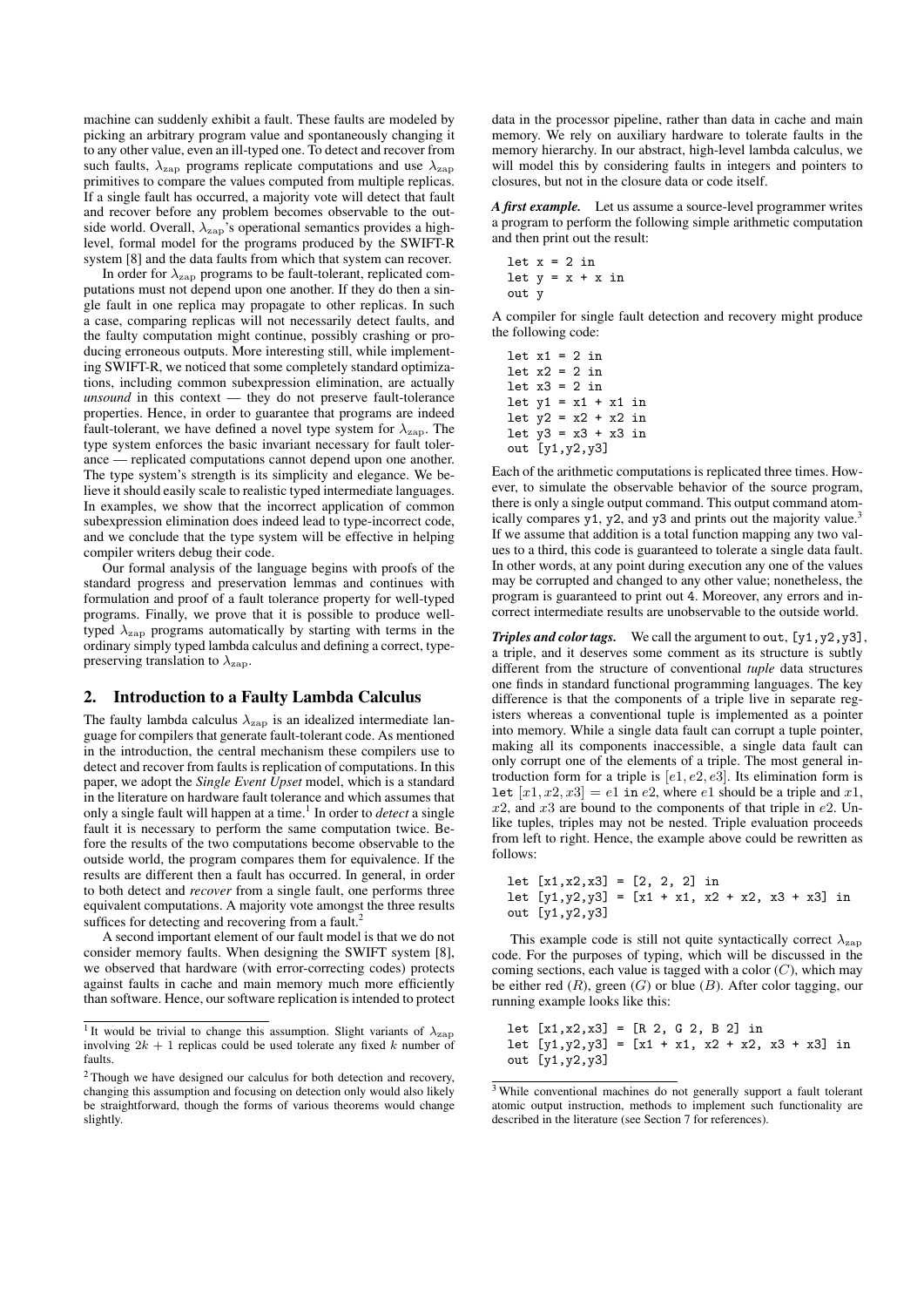Colors are all equivalent and have no impact on execution. Readers may ignore them for the rest of this section.

*Control flow.* Faults in data used to determine control flow can clearly have an impact on observable program behavior. In the following example, a single bit flip in the value x can cause different results to be printed.

if x then out  $[y1,y2,y3]$ else out [z1,z2,z3]

Consequently, all control-flow transfers must be coupled with fault-detection checks. Hence, in  $\lambda_{\text{zap}}$ , if statements require a triple of booleans in the primary position. Majority voting detects and recovers from any faults in the boolean before making the control-flow transfer. Any correct  $\lambda_{\text{zap}}$  control-flow transfer has this form: if [eb1,eb2,eb3] then e1 else e2, where the ebi are boolean computations producing equivalent values.

*Functions.* Function calls entail control-flow transfers and hence, just like if statements, must be coupled with a fault-detection check. Moreover, because function arguments are susceptible to faults, it is necessary to pass multiple replicas to a function at any call site. Therefore, any correct  $\lambda_{\text{zap}}$  function call has the following form:

[ef1,ef2,ef3] [ea1,ea2,ea3]

Here, efi are the replicated functions and eai are the replicated arguments.

While checking for equivalence of integers and booleans is clearly trivial, the discerning reader might wonder how we propose to check for equivalence of functions. Fortunately, it will suffice to check for equivalence of functions simply by comparing function pointers for equality, or, in a system with closures, by comparing closure pointers for equality. Of course, this equivalence test is not semantically complete, but the incompleteness has no impact on the practicality of the system. In fact, it is unnecessary to consider a stronger semantic equivalence checker because a compiler generates the replicated code, and the simplest, most efficient thing for the compiler to do is to create a single function or closure pointer and to thread the same (replicated) pointers throughout the intermediate language code.

To model this design at a high level of abstraction,  $\lambda_{\text{zap}}$  allocates function closures and returns three equal pointers to them in a single command. At run time, these pointers will be represented as abstract locations l. All functions have multiple arguments and return multiple results. Hence, an example function declaration and use looks like this:<sup>4</sup>

let 
$$
[f1, f2, f3] =
$$
  
\n $\lambda[x1, x2, x3].$   
\n $[x1 + R 1, x2 + G 1, x3 + B 1]$   
\nin  
\n $[f1, f2, f3] [R 7, G 7, B 7]$ 

In the code above, f1, f2, and f3 are all bound to the location holding the function's closure.

*Summary of*  $\lambda_{\text{zap}}$  *syntax.* Figure 1 summarizes the syntax of  $\lambda_{\text{zan}}$  with integers, booleans, and functions. For completeness, we include the syntax of types, which will be explained in subsequent sections. We only include a couple of simple arithmetic operators  $(+, \leq)$  in our formal syntax, but we will freely use others with obvious meanings in our examples. The only requirement on these operators is that they be total, effect-free functions over all values

| colors<br>$colored\ types$                                      |   |               | $C \quad ::= \quad R \mid G \mid B$<br>uncolored types $I$ ::= int   bool $T_1 \rightarrow T_2$<br>$T \ ::= \ C \ I \   \ [R \ I, G \ I, B \ I]$                                                                                                                |
|-----------------------------------------------------------------|---|---------------|-----------------------------------------------------------------------------------------------------------------------------------------------------------------------------------------------------------------------------------------------------------------|
| code locations<br>uncolored vals<br>colored vals<br>expressions | l | $v$ ::= $C w$ | $w ::= l   n   \text{true}   \text{false}$<br>$e$ := $x   v   e + e   e \le e$<br>if $e$ then $e$ else $e$<br>$\lambda  x_1:R I, x_2:G I, x_3: B I  e e$<br>$[e_1, e_2, e_3]$<br>$\det [x_1, x_2, x_3] = e \text{ in } e$<br>let $x = e$ in $e$   out $e$ ; $e$ |

**Figure 1.** Syntax of  $\lambda_{\text{zap}}$ .

in the language. When supplied with an unexpected value (e.g., passing true to the addition operator), the operator is free to return any arbitrary value of the expected type.

In the rest of the paper we will use several abbreviations. For example, triples of equal values  $[R \ w, G \ w, B \ w]$  or equal uncolored types  $[R I, G I, B I]$  will be abbreviated  $RGB w$  and RGB I respectively. Function declarations will use similar abbreviations:  $\lambda[x_1:R \, I, x_2:G \, I, x_3:B \, I].e$  will usually be written  $\lambda \vec{x}$ :RGB I.e. Likewise, let  $[x_1, x_2, x_3] = e_1$  in  $e_2$  will be written let  $\vec{x} = e_1$  in  $e_2$ . In general, three related variables  $x_1$ ,  $x_2, x_3$  will be written  $\vec{x}$ , and we will use  $x_i$  to refer to any one of them. We will also write  $\vec{v}$  ( $\vec{e}$ ) for triples of three values (expressions). As usual, we treat terms that differ only in the names of bound variables as equivalent and indistinguishable.

## 3. A Faulty Operational Semantics

We define the meaning of  $\lambda_{\text{zap}}$  programs using a small-step operational semantics. This semantics explains how to rewrite one machine state S into another. Machine states are pairs of a code heap  $M$  and a program expression  $e$ . A code heap is a finite partial map from locations l to closed functions  $\lambda \vec{x}$ : RGB I.e. We write  $M(l)$  for the closed function associated with l in M. We write  $M, \tilde{l} \mapsto \lambda \vec{x}$ : RGB I.e to create M', an extension of M. We treat machine states  $(M; e)$  that differ only because of consistent renaming of locations  $l$  as identical and indistinguishable.

The operational semantics depends upon an auxiliary majority voting mechanism vote<sub>j</sub> $(v_1, v_2, v_3)$ . This operation compares the values contained in  $v_1$ ,  $v_2$ , and  $v_3$ , ignoring the associated color tags. In the normal case, the  $j$  is 2, and if at least 2 of the 3 uncolored values are equal, that uncolored value is returned; otherwise, all the uncolored values are unequal, and the vote  $_i(v_1, v_2, v_3)$  is undefined. For the purposes of proving certain metatheoretic properties of our type system, we will sometimes consider situations in which  $j$  is 3. In this case, if all three uncolored values are equal, that uncolored value is returned; otherwise, vote,  $(v_1, v_2, v_3)$  is undefined. Since  $j$  is 2 everywhere except in proofs of certain theorems, we will usually omit the parameter j and write vote  $(v_1, v_2, v_3)$ instead.

For convenience, we use evaluation contexts  $E$  to help describe the operational semantics. The definition of evaluation contexts specifies that evaluation is call-by-value and proceeds left-to-right:

$$
E := [ \ | \ | \ E + e \ | \ v + E \ | \ E \leq e \ | \ v \leq E
$$
\n
$$
= \text{if } E \text{ then } e \text{ else } e \ | \ E \ e \ | \ [v_1, v_2, v_3] \ E
$$
\n
$$
= \text{if } [E_1, e_2, e_3] \ | \ [v_1, E_2, e_3] \ | \ [v_1, v_2, E_3]
$$
\n
$$
= \text{let } [x_1, x_2, x_3] = E \text{ in } e
$$
\n
$$
= \text{let } x = E \text{ in } e \ | \text{ out } E; e
$$

<sup>&</sup>lt;sup>4</sup> We have omitted typing annotations on function arguments for clarity here.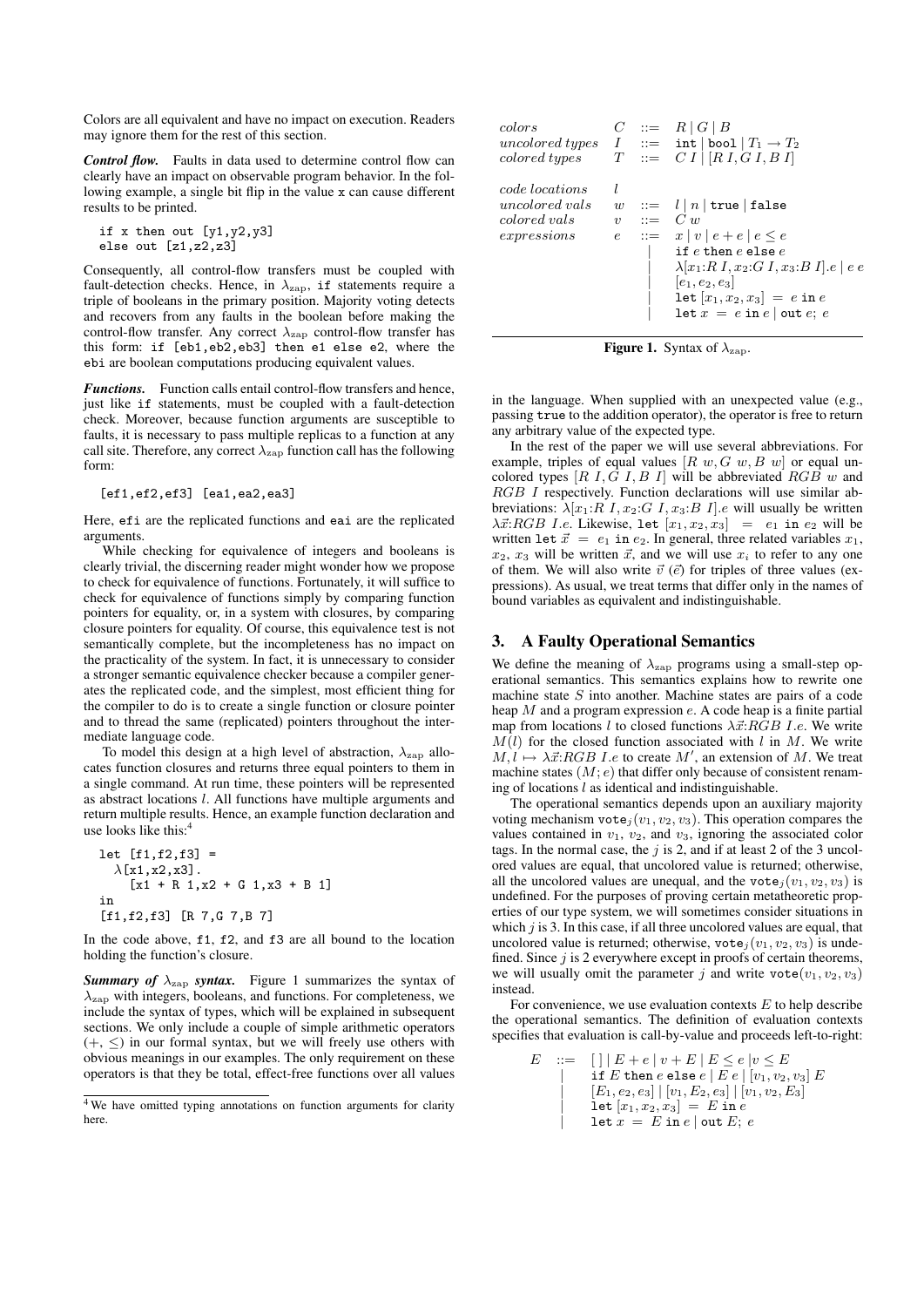To substitute closed expression  $e$  for the single hole  $[ \ ]$  in  $E$ , we write  $E[e]$ .

More general than an evaluation context  $E$  is a fault context  $F$ . A fault context is used to specify the places a fault may occur. We place the fewest possible restrictions on where faults may occur by defining fault contexts to be arbitrary expressions with a single hole  $\lceil \cdot \rceil$  in the place of any subexpression. To substitute closed value v for the hole in  $F$ , we write  $F[v]$ .

The operational semantics is split into a pair of relations. The first relation describes top-level evaluation and has the form  $(M; e)_j \longrightarrow_k^s (M'; e').$  Here s is the (possibly empty) sequence of (uncolored) integer values printed by the out command. We write nothing for the empty sequence and use commas to separate elements of non-empty sequences. The metavariable  $k$  indicates the number of faults. Since we will be using the standard Single Event Upset model,  $k$  will always either be 1, indicating a single fault, or 0, indicating no faults. The meta-variable  $j$  is the voting parameter and will be set to either 2 or 3, as discussed above. Since  $j$  is a global parameter that never changes throughout execution, we will omit mentioning it except in certain theorems and their proofs, writing  $(M; e) \longrightarrow_k^s (M'; e')$  instead. Unless notified otherwise, the reader may assume  $j$  is 2. The second relation describes fault-free execution of the core commands and has the form  $(M; e)_j \Longrightarrow^s (M'; e').$  As with the top-level semantics, we will normally omit the parameter  $j$ . In general, the reader may assume it is 2. We denote capture-avoiding substitution of a single value v for x in e using the notation  $e[v/x]$  and three values for three variables using the notation  $e[\vec{v}/\vec{x}]$ .

Figure 2 specifies the details of the operational semantics. The key top-level rule, which gives our calculus its name, is *zap*. 5 It specifies that a fault may occur in any fault context  $F$ , changing any uncolored value  $w$  to any other uncolored value  $w'$ , leaving the color tag (which has no operational effect) unchanged. There are no constraints on the resulting value  $w'$  — it may have a different type from w or no valid type at all. The context rule *Octxt* allows for fault-free execution of a core command in some evaluation context. We use  $(M; e) \longrightarrow^* {s \n\over k} (M'; e')$  to denote the reflexive, transitive closure of the top-level operational relation.

We have already discussed the operational semantics of the core commands informally in the previous section, so we will only comment on a couple of key elements of the formal specification. First, notice that the rule *Oadd* depends upon the function addtot. This total function over values sums its two arguments if they are integers, and if not, returns an arbitrary integer. The function lesstot used in rule *Oless* is similar, but produces a boolean b. Intuitively, our rules model the fact that addition and comparisons never get stuck, no matter what bit patterns they operate on. Moreover, external observers cannot tell when these operations are processing corrupted values unless those values are subsequently printed. Second, notice that the rules for if, function application, and output all use majority voting to detect and recover from faults before continuing. On the other hand, the let forms potentially copy and propagate faulty values without checking for problems.

## 4. Simple Typing for Faulty Computations

The first goal of any  $\lambda_{\text{zap}}$  type system is to ensure that well-typed  $\lambda_{\text{zap}}$  programs are safe, even in the presence of transient faults. The second goal is to guarantee that faults cannot change observed program behavior, a property we informally call *fault tolerance*.

*What can go wrong?*  $\lambda_{\text{zap}}$  programs can go wrong when supposedly redundant computations actually depend upon one another.

$$
(M; e) \longrightarrow_{k}^{s} (M'; e')
$$
\n
$$
\overline{(M; F[C w]) \longrightarrow_{1} (M; F[C w'])} (zap)
$$
\n
$$
(M; e) \Longrightarrow^{s} (M'; e')
$$
\n
$$
(M; E[e]) \longrightarrow_{0}^{s} (M'; E[e'])
$$
\n
$$
(M; e) \longrightarrow_{k}^{s} (M'; e')
$$
\n
$$
(M; e) \longrightarrow_{k}^{s} (M'; e')
$$
\n
$$
(M; e) \longrightarrow_{k}^{s} (M; e)
$$
\n
$$
(M; e) \longrightarrow_{k}^{s} (M; e) \longrightarrow_{k}^{s} (M; e)
$$
\n
$$
(M; e_1) \longrightarrow_{k_1 + k_2}^{s} (M; e_3)
$$
\n
$$
(M; e) \Longrightarrow^{s} (M'; e')
$$
\n
$$
(M; e) \Longrightarrow^{s} (M'; e')
$$

addtot(
$$
w_1, w_2
$$
) = n  
\n $(M; C w_1 + C w_2) \Rightarrow (M; C n)$  (Oadd)  
\n
$$
\frac{\text{lesstot}(w_1, w_2) = b}{(M; C w_1 \le C w_2) \Rightarrow (M; C b)}
$$
 (Oless)  
\n
$$
\frac{\text{vote}(\vec{v}) = \text{true}}{(M; \text{if } \vec{v} \text{ then } e_1 \text{ else } e_2) \Rightarrow (M; e_1)} \quad (Oif1)
$$
\n
$$
\frac{\text{vote}(\vec{v}) = \text{false}}{(M; \text{if } \vec{v} \text{ then } e_1 \text{ else } e_2) \Rightarrow (M; e_2)} \quad (Oif2)
$$
\n
$$
\frac{\text{vote}(\vec{v}) = \text{false}}{(M; \text{if } \vec{v} \text{ then } e_1 \text{ else } e_2) \Rightarrow (M; e_2)} \quad (Oim)
$$
\n
$$
\frac{\text{vote}(\vec{v_1}) = l \quad M(l) = \lambda \vec{x}. RGB \, I.e.} \quad (Oapp)
$$
\n
$$
\frac{\text{vote}(\vec{v_1}) = l \quad M(l) = \lambda \vec{x}. RGB \, I.e.} \quad (Oapp)
$$
\n
$$
\frac{\text{rate}(\vec{v_1}) = l \quad M(l) = \lambda \vec{x}. RGB \, I.e.} \quad (Oapp)
$$
\n
$$
\frac{\text{rate}(\vec{v_1}) = l \quad M(l) = \lambda \vec{x}.RGB \, I.e.} \quad (Oapp)
$$
\n
$$
\frac{\text{rate}(\vec{v_1}) = l \quad M(l) = \lambda \vec{x}.RGB \, I.e.} \quad (Oapp)
$$
\n
$$
\frac{\text{rate}(\vec{v_1}) = l \quad M(l) = \lambda \vec{x}.RGB \, I.e.} \quad (Oapp)
$$
\n
$$
\frac{\text{rate}(\vec{v_1}) = l \quad M(l) = \lambda \vec{x}.RGB \, I.e.} \quad (Oapp)
$$
\n
$$
\frac{\text{rate}(\vec{v_1}) = l \quad M(l) = \lambda \vec{x}.RGB \, I.e.} \quad (Oapp)
$$
\n
$$
\frac{\text{rate}(\vec{v_1}) = l \quad M(l) = \lambda \vec{x}.RGB \, I.e.} \quad (Oapp)
$$
\n $$ 

## **Figure 2.** Operational semantics of  $\lambda_{\text{zap}}$ .

(*Oout*)

 $(M; \text{out } \vec{v}; e) \Longrightarrow^n (M; e)$ 

 $\frac{5 \text{ All the other operational rule names are prefixed with *O*; we decided to$ make this name special.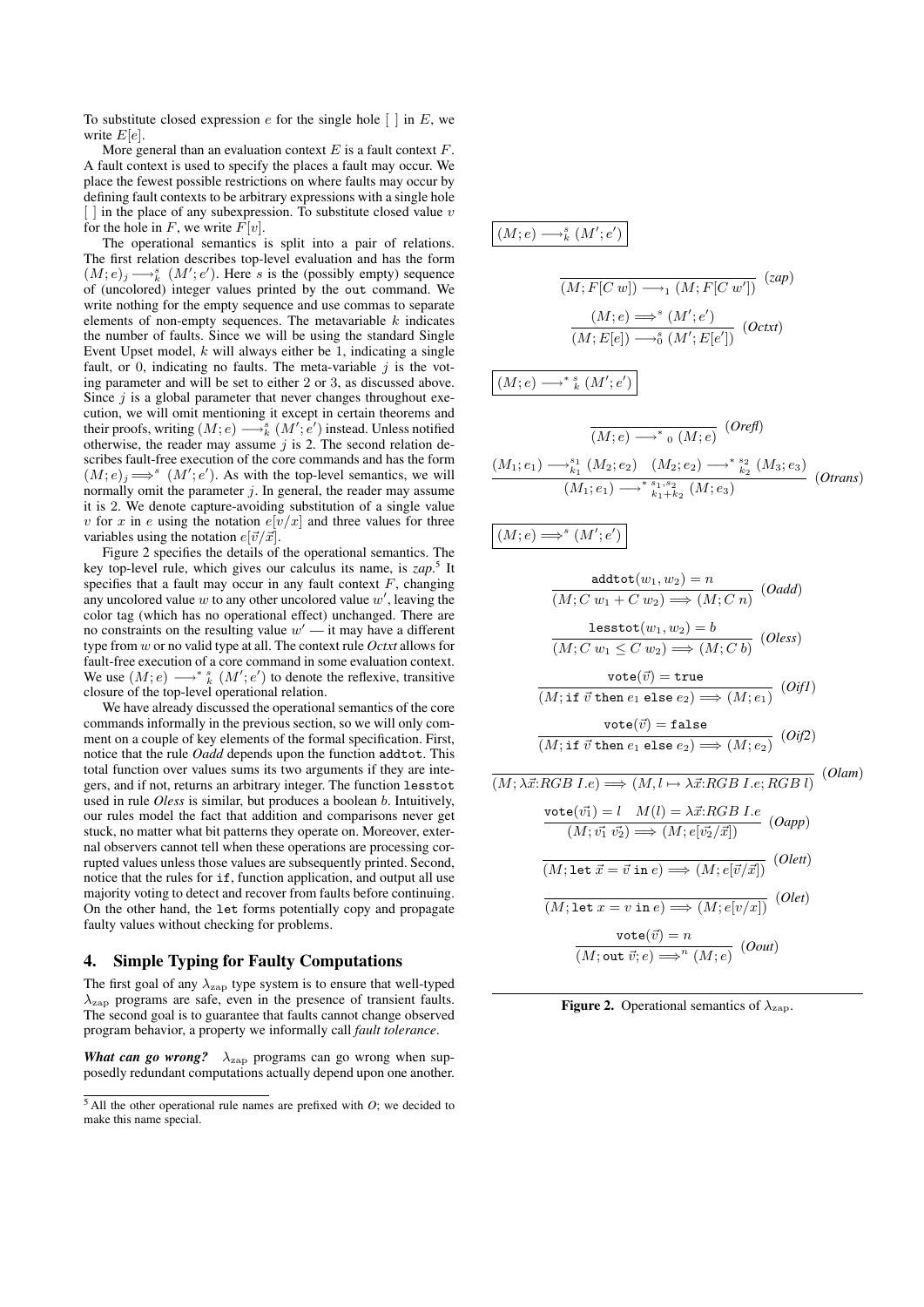Original code:

let [x1,x2,x3] = [2, 2, 2] in let  $[y1, y2, y3] = [x1 + x1, x2 + x2, x3 + x3]$  in out [y1,y2,y3]

Correct transformation (let conversion):

let  $x1 = 2$  in let  $x2 = 2$  in let  $x3 = 2$  in let  $y1 = x1 + x1$  in let  $y2 = x2 + x2$  in let y3 = x3 + x3 in out [y1,y2,y3]

Incorrect transformation (common subexpression elimination) leading to fault-intolerant code:

```
let x1 = 2 in
let y1 = x1 + x1 in
out [y1,y1,y1]
```
Figure 3. Erroneous optimization for fault-tolerant code.

For instance, consider the following subtle tweak to one of the examples in the previous section:

```
let [f1,f2,f3] =\lambda[x1,x2,x3].
    [x1 + R 1, x1 + G 1, x1 + B 1]in
[f1,f2,f3] [R 7, G 7, B 7]
```
Perhaps it took the reader a moment to identify where the error was? Our compiler has accidentally emitted code that uses the same argument x1 three times in supposedly redundant computations. Consequently, a single fault in the first argument will corrupt the entire computation. To make matters worse, in the absence of faults, the program executes just fine. Hence, no conventional test suite will detect this sort of error. One might try to find the error by injecting faults at random throughout the program and testing it to see what happens, but doing so might still miss the problem. In contrast, type checking is guaranteed to succeed and to pinpoint the location of such mistakes.

*Faulty optimizations.* It is easy to create arbitrarily many random examples with the sorts of flaws exhibited above. More interesting is the fact that this sort of problem has shown up in practice in the SWIFT optimizing compiler for fault tolerance [31]. SWIFT was architected so that the fault tolerance transformation was a standalone compiler pass that could be inserted anywhere into the backend of the compiler. Initially, the transformation was inserted prior to the major optimization routines in the compiler. Naturally, the implementers wished to exploit their past work on optimizations to improve the performance of their fault-tolerant code. However, they were surprised to find that many conventional optimizations are completely unsound for fault-tolerant code. In retrospect, it might have been obvious that optimizations such as common subexpression elimination and copy propagation eliminated the redundancy specifically introduced to guarantee fault tolerance. A simple example of how this can happen in untyped  $\lambda_{\text{zap}}$  code appears in Figure 3. Here, code using triples is transformed into code using ordinary let statements, which can more easily be rearranged and scheduled than triples. Next, common subexpression elimination removes all redundancy that existed in the program. This is exactly what happened in an early version of SWIFT – common subexpression elimination and copy propagation combined with other optimizations to eliminate all redundancy in the code. The current SWIFT solution is to do without these optimizations after introduction of redundancy. Of course, this is not ideal either, but at least it is sound until we can devise a sound set of reliability-preserving optimizations — a topic of our ongoing research.

*Colored typing: the setup.* In order to guarantee safety and fault tolerance, our type system assigns a "color" to every data structure and maintains the invariant that data of color  $C$ , be it red  $(R)$ , green  $(G)$ , or blue  $(B)$ , are only ever constructed from data with the same color. Consequently, if a fault occurs in one piece of blue data, other blue data may become corrupted, but red and green data will never be compromised. When it comes to a majority vote, and one vote for each color is cast, the votes of the correct red and green data will outweigh the vote of the erroneous blue data.

The types of expressions, which have already shown up in the syntax of our examples, include color tags to keep track of the color of the data produced by the expression. For instance, an expression with type  $\overline{B}$  int produces a blue integer. Triples always have the type  $RGB$  I for some uncolored type  $I<sup>6</sup>$  Hence, an expression with type RGB (RGB bool  $\rightarrow$  RBG int) produces a triple of functions where each function takes three boolean arguments, one of each color, and returns three boolean results, again one of each color. Figure 1 presented the complete syntax of types.

The type system itself is formalized primarily through an expression typing judgment  $\Gamma \vdash^Z e : T$ , which states that given context Γ and *zap tag* Z, expression e has colored type T. The zap tag  $Z$  specifies the location of possible corrupted values: If  $Z$  is a color  $C$  then there may be errors in data of that color, but not in any of the other colors. If  $Z$  is "" (no color) then there are no errors in the data. At compile time, programs are checked under the assumption they contain no errors. The proof of our Type Preservation lemma uses the colored zap tags to demonstrate typing is preserved despite the occurrence of any single fault.

The context  $\Gamma$  has the following form:

$$
\Gamma \quad ::= \quad \cdot | \Gamma, x:C \ I \ | \ \Gamma, l:I
$$

The hypothesis  $x:C I$  indicates x will be bound to data with color  $C$  and uncolored type  $I$ . There are no hypotheses with the more general form  $x:T$  because T includes triples; variables are only bound to elements of triples, not triples themselves (which are not real data structures). The second form of hypothesis associates a code location  $l$  with an uncolored type I. The type is uncolored because different copies of the same location  $l$  may be associated with different colors – if a fault corrupts one copy, it does not necessarily corrupt the others. When a context only contains hypotheses of the form  $l:I$ , we use the metavariable L as opposed to  $\Gamma$ . Contexts are considered ill formed if the same variable or location appears more than once. We implicitly alpha-vary variables and locations before entering them into the context to avoid repetitions. We consider contexts that differ only in the order of hypotheses equivalent and indistinguishable.

*Colored typing: the rules.* Figure 4 presents the formal rules for type checking  $\lambda_{\text{zap}}$  expressions. This figure presents the most interesting and unusual rule, *Tany*, first. This rule states that when the zap tag is a color  $C$ , a value  $w$  tagged with that color need not be verified and may be granted any type with the form  $C I$ . Hence, the integer 3 could be given a boolean or function type by this rule. Alternatively, a location  $l$  that does not appear anywhere in the current code store could be given a valid function type. This will happen when a fault occurs and data colored  $C$  no longer satisfies the conventional canonical forms lemma. Nevertheless, the rest of

 $6$  Recall,  $RGB I$  is an abbreviation for [R I, G I, B I].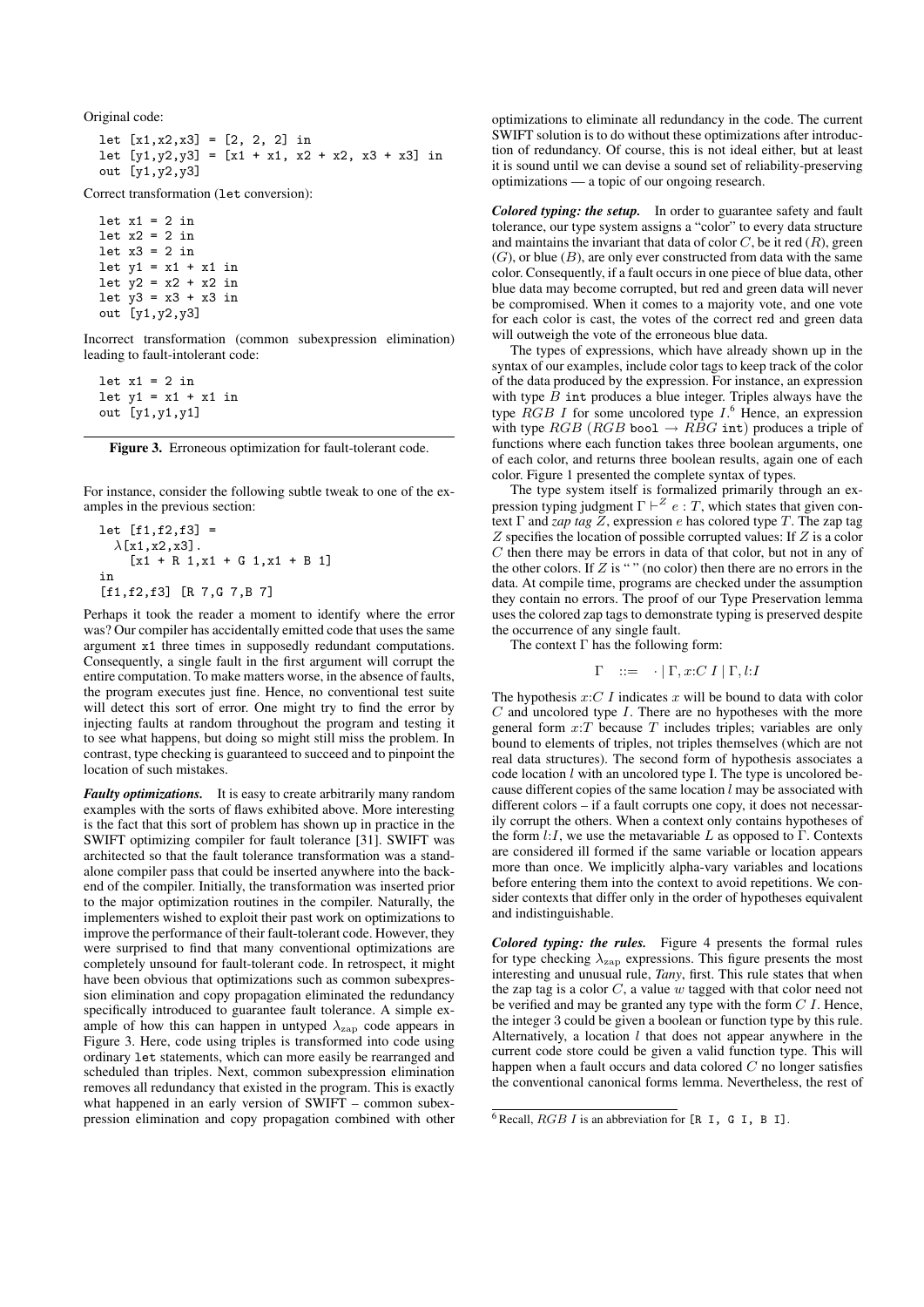the language is organized to prevent anything from going wrong in such situations.

The rest of the rules for values and the rule variables are quite a bit more standard. Regardless of the zap tag  $Z$ , integers  $n$  may have integer type with a color given by the associated color tag. Likewise booleans have boolean type. Variables and locations have the types ascribed to them by the context. Simple operators such as addition require their arguments to have the same color and return a result with that color, thereby preserving the invariant that faults in one color do not percolate to another. When the zap tag  $Z$  is the same color as the arguments of these operators, the arguments might contain faults and therefore might be non-integer values. However, since addition and similar operators are required to be total functions over values, programs will not get stuck here.

The rule for if statements requires that the primary argument  $e_1$  have type  $RGB$  bool. In words, this constraint means  $e_1$  must evaluate to a triple of booleans, and the booleans will be tagged with different colors. Operationally, a majority vote detects and recovers from any fault before the control-flow decision is made. If a majority is found, the winning value will be a boolean since at least two of the three values voting are tagged with fault-free colors.

Notice, however, that it is possible for there to be no majority. For instance, suppose the compiler generates the following statement: if  $[R \text{ true}, G \text{ true}, B \text{ false}]$  then  $e1$  else  $e2$ . This code is obviously incorrect — the generated code should have three equivalent values in the triple. Nevertheless, it type checks provided e1 and e2 have equal types. Now, a single fault can corrupt the first value, perhaps changing it to a random code location  $l$  giving us the statement if  $[R \, l, G \, \text{true}, B \, \text{false}]$  then  $e1$  else  $e2$ . In this case, voting detects the fault but cannot recover (we assume failed votes lead to a graceful program exit, perhaps alerting the user of the presence of a fault).

A particularly unlucky user can also be hit by a single fault that is *not* detected and changes the behavior of the program. For instance, if the value R true changes to R false, opposite control-flow branches will be taken in the faulty and non-faulty cases. In either case, programs remain safe.

Despite this difficulty, we can formulate and prove a fault tolerance property for all well-typed programs. Intuitively, if, in a faultfree run, whenever we reach a majority vote, all three values are equivalent, then in a faulty run, at least two of the three will remain the same and continue to be equivalent. Hence, every faultfree run that uses 3-voting will be simulated by every faulty run that uses 2-voting. This result shows that responsibility for correctness is factored between type system and compiler: the compiler is responsible for producing equivalent computations for voting; the type system guarantees their independence.

Returning to our typing rules, one may observe the remaining rules for expressions follow similar patterns to those already discussed. Recall that operationally, a function declaration  $\lambda \vec{x}$ : RGB I.e allocates a closure and returns a triple of locations. Hence the type of such an expression is  $RGB(RGB I \rightarrow T_2)$ . Function application behaves analogously to if statements in that the object in the function position must be a triple of locations, all with different colors. The output command also requires its argument be a triple of (integer) values, all with different colors.

Figure 5 presents the typing rules for the abstract machine. The judgment  $\vdash^{\mathbb{Z}} M : L$  ascribes type L to the code heap M. The judgment  $\vdash^{\mathcal{Z}} (M; e) : T$  checks that the complete code heap M is well formed and that e produces a result with type T.

*Faulty optimizations revisited.* Looking back at the faulty optimization illustrated at the beginning of this section, we can see that the  $\lambda_{\text{zap}}$  type system detects the problem and rejects the optimized code. More specifically, no matter what color tag we attempt to as-

## $\Gamma\vdash^Z e : T$

$$
\frac{\Gamma \vdash^{C} C w : C I \quad (Tany)}{\Gamma \vdash^{2} C n : C \text{ int}} \quad (Tint)
$$
\n
$$
\frac{\Gamma^{-2} C \text{ true : } C \text{ bool}}{\Gamma \vdash^{2} C \text{ true : } C \text{ bool}} \quad (Tfalse)
$$
\n
$$
\frac{\Gamma(x) = C I}{\Gamma \vdash^{2} x : C I} \quad (Tvar)
$$
\n
$$
\frac{\Gamma(l) = I}{\Gamma \vdash^{2} C I : C I} \quad (Tloc)
$$
\n
$$
\frac{\Gamma^{-2} C I}{\Gamma^{-2} C I : C I} \quad (Tabc)
$$
\n
$$
\frac{\Gamma^{-2} e_1 : C \text{ int } \Gamma \vdash^{2} e_2 : C \text{ int}}{\Gamma^{-2} e_1 + e_2 : C \text{ int}} \quad (Tadd)
$$
\n
$$
\frac{\Gamma \vdash^{2} e_1 : C \text{ int } \Gamma \vdash^{2} e_2 : C \text{ int}}{\Gamma^{-2} e_1 \le e_2 : C \text{ bool}} \quad (Tless)
$$
\n
$$
\frac{\Gamma \vdash^{2} e_1 : RGB \text{ bool } \Gamma \vdash^{2} e_2 : T \Gamma \vdash^{2} e_3 : T}{\Gamma \vdash^{2} \text{ if } e_1 \text{ then } e_2 \text{ else } e_3 : T} \quad (Tif)
$$
\n
$$
\frac{\Gamma \vdash^{2} e_1 : RGB I \vdash^{2} e : T_2}{\Gamma \vdash^{2} \text{ at } RGB I \cdot RGB (RGB I \rightarrow T_2)} \quad (Tfun)
$$
\n
$$
\frac{\Gamma \vdash^{2} e_1 : RGB (T_1 \rightarrow T_2) \Gamma \vdash^{2} e_2 : T_1}{\Gamma \vdash^{2} e_1 : e_2 : e_2 : T_2} \quad (Tapp)
$$
\n
$$
\frac{\Gamma \vdash^{2} e_1 : R I \Gamma \vdash^{2} e_2 : G I \Gamma \vdash^{2} e_2 : B I}{\Gamma \vdash^{2} \text{ let } x = e_1 \text{ in } e_2 : T_2} \quad (Tlet)
$$
\n
$$
\frac{\Gamma \vdash^{2} e_1 : RGB I \Gamma, \vec{x} : RGB I \vdash^{2} e_2 : T_2}{\Gamma \vdash^{2} \text{ let } x = e_1 \text{ in }
$$

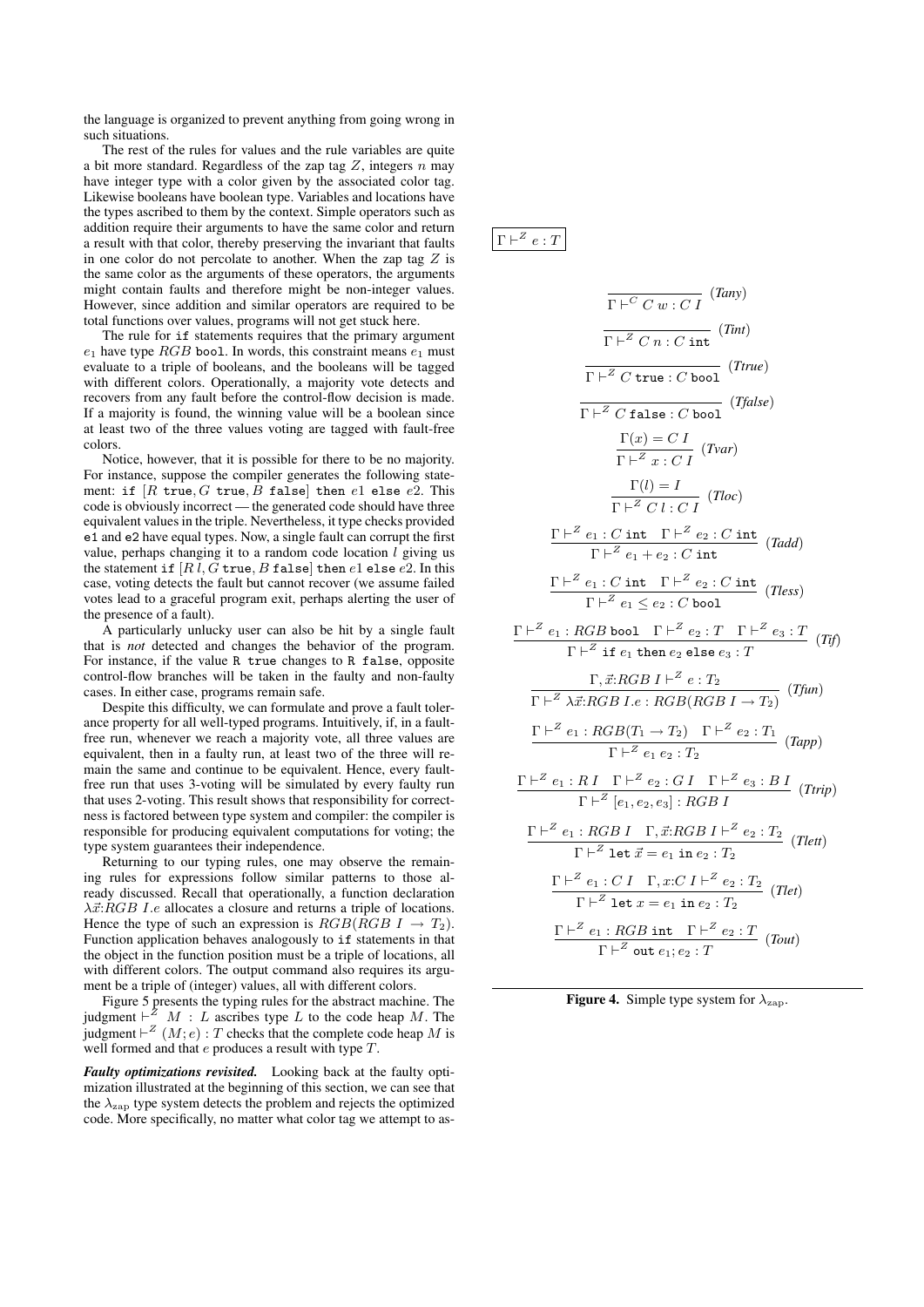$$
\vdash^Z M:L
$$

$$
Dom(M) = Dom(L)
$$
  
for all  $l \in Dom(M)$ ,  

$$
M(l) = \lambda \vec{x} : RGB \ L.e
$$
  

$$
L(l) = RGB \ I \rightarrow T
$$
  

$$
L, \vec{x} : RGB \ I \vdash^{Z} e : T
$$
  

$$
\vdash^{Z} M : L
$$
  

$$
T
$$
  

$$
T
$$
  

$$
T
$$
  

$$
T
$$
  

$$
T
$$
  

$$
T
$$
  

$$
T
$$
  

$$
T
$$
  

$$
T
$$
  

$$
T
$$
  

$$
T
$$
  

$$
T
$$
  

$$
T
$$
  

$$
T
$$
  

$$
T
$$
  

$$
T
$$
  

$$
T
$$
  

$$
T
$$
  

$$
T
$$
  

$$
T
$$
  

$$
T
$$
  

$$
T
$$
  

$$
T
$$
  

$$
T
$$
  

$$
T
$$
  

$$
T
$$
  

$$
T
$$
  

$$
T
$$
  

$$
T
$$
  

$$
T
$$
  

$$
T
$$
  

$$
T
$$
  

$$
T
$$
  

$$
T
$$
  

$$
T
$$
  

$$
T
$$
  

$$
T
$$
  

$$
T
$$
  

$$
T
$$
  

$$
T
$$
  

$$
T
$$
  

$$
T
$$
  

$$
T
$$
  

$$
T
$$
  

$$
T
$$
  

$$
T
$$
  

$$
T
$$
  

$$
T
$$
  

$$
T
$$
  

$$
T
$$
  

$$
T
$$
  

$$
T
$$
  

$$
T
$$
  

$$
T
$$
  

$$
T
$$
  

$$
T
$$
  

$$
T
$$
  

$$
T
$$
  
 $$ 

$$
\frac{\vdash^Z M : L \quad L \vdash^Z e : T}{\vdash^Z (M; e) : T} (TS)
$$

**Figure 5.** Typing  $\lambda_{\text{zap}}$  machine states.

sign to the constant 2 in the final code fragment from Figure 3, the output command will not type check, as y1 cannot possibly be three different colors at the same time. Interestingly, while some common subexpressions cannot be legally eliminated, others can. When common subexpressions produce values that inhabit the same color, they can be eliminated.

In the SWIFT compiler, we also observed similar sorts of problems occurring with copy propagation optimizations. Depending upon the specifics of how register allocation is implemented, there may be problems there as well. In general, developing a correct, possibly type-directed optimization suite for  $\lambda_{\rm{zap}}$  programs and its practical counterpart in SWIFT appears to be a rich problem we leave to future work.

## 5. Properties of the Colored Type System

We have proven two important theorems concerning the type system. First, we show that well-typed programs execute safely in the presence of a single fault. By *safe*, we mean that while programs may terminate early when the voting operation cannot find a majority, programs nevertheless remain type safe: they never attempt to use integers or booleans as if they were functions (and vice versa), never call functions that do not exist, and never use non-booleans to make a decision on which branch of an if statement to execute. Second, we show that an execution with one fault simulates the behavior of an execution with no faults, provided that all three values are equivalent in every majority vote in the fault-free execution.

**Type safety.** In order to state what type safety means precisely in our system, we define the notion of a  $j$ -safe state. Intuitively, a state is j-safe if either it can make *progress* in the usual sense (*i.e.,* it is either a value or it can take a step) or it fails to make progress only because a dynamic voting operation (vote<sub>j</sub>) is undefined. In the latter case, an implementation would be able to exit gracefully (or throw an exception which might allow recovery). The progress lemma states that well-typed machine states are j-safe. The proof of progress follows the usual strategy. Notice that if  $\Gamma \vdash^C v : C I$ then we can conclude that v has the shape  $C w$ , but w itself has no particular canonical form. This fact does not hinder progress because at function application sites and if statements, one takes a majority vote between values of three colors. At least two of the three values do not have color C and therefore do have welldetermined canonical forms based on their type.

#### Definition 1 (*j*-safe states)

 $(M; e)$  is a j-safe state if one of the following is true:

- e is a value v or a triple of values  $[v_1, v_2, v_3]$ ,
- $e = E[e']$  and  $(M; e')_j \Longrightarrow^s (M'; e'')$ , or
- $\bullet$   $e = E[e']$  and  $e$  is (if  $\vec{v}$  then  $e_1$  else  $e_2$ ) or  $(\vec{v} \ \vec{v_2})$  or (out  $\vec{v}$ ) and vote<sub>j</sub> $(\vec{v})$  is undefined.

#### Lemma 2 (Progress)

If  $\vdash^{\mathbb{Z}} (M; e)$ : T then  $(M; e)$  is j-safe.

The second component of a standard type safety result is a preservation lemma. Proving preservation for the core operational rules is uninteresting – no faults occur here. Proving preservation for the top-level rules, particularly the *zap* rule, depends on the simple *Reliability Weakening* lemma stated below, but it is otherwise not difficult.

## Lemma 3 (Reliability Weakening)

- 1. If  $\Gamma \vdash e : T$  then  $\Gamma \vdash^C e : T$  for any color C.
- 2. If  $\vdash M : L$  then  $\vdash^C M : L$  for any color C.

## Lemma 4 (Preservation: Core Rules)

If  $\vdash^{\mathbb{Z}} (M; e) : T$  and  $(M; e)_j \Longrightarrow^s (M'; e')$  then  $\vdash^{\mathbb{Z}} (M'; e') : T$  $T_{\cdot}$ 

## Lemma 5 (Preservation: Top-level Rules)

1. If  $\vdash^{\mathbb{Z}} (M; e)$  : T and  $(M; e) \longrightarrow_0^s (M'; e')$  then  $\vdash^{\mathbb{Z}}$  $(M'; e') : T.$ 2. If  $\vdash (M; e) : T$  and  $(M; e) \longrightarrow_1^s (M'; e')$  then  $\vdash^C (M'; e') : T$ T for some color C.

Notice that preservation for the top-level rules involves two cases, one for fault-free execution and one for faulty execution. In the first case, the initial machine state may be well typed under any zap tag  $Z$ , and the result is well typed under that same tag  $Z$ . In contrast, in the second case, the initial machine state must be fault free and therefore is typed under the empty (colorless) tag. After a faulty machines step, the machine state is typed under a zap tag for some color C.

The final type safety theorem states that if there has been no more than one fault, execution will only lead to safe states. The proof of this theorem uses both cases of the preservation lemma for the top-level rules to show that execution preserves typing. Progress is used to establish that the final state in the execution is safe.

#### Theorem 6 (j-Safety)

If  $\vdash$   $(M; e)$ : T and  $(M; e)_j \longrightarrow^* {s \atop k} (M'; e')$  and  $k \leq 1$  then  $(M'; e')$  is j-safe.

*Simulation.* We say that one machine state is an error-free simulation of the second machine state when the two states are syntactically identical (modulo consistent renaming of bound variables and locations as usual):

$$
(M;e)\,\sin\,(M;e)
$$

Intuitively, two machine states  $C$ -simulate when they are syntactically identical except possibly for values with color  $C$ . More formally, when M and e contain free variables  $x_1, ..., x_n$  and there exists substitutions  $\theta_1$  and  $\theta_2$  such that  $\theta_1 = [C w_1/x_1] \cdots [C w_n/x_n]$ and  $\theta_2 = [C \ w'_1/x_1] \cdots [C \ w'_n/x_n]$ , the following states Csimulate:

$$
(\theta_1(M);\theta_1(e)) \mathbin{\mathtt{sim}}_C (\theta_2(M);\theta_2(e))
$$

To refer to either sort of simulation we write  $(M_1; e_1)$   $\mathtt{sim}_Z$   $(M_2; e_2)$ where  $Z$  is a zap tag (either  $C$  or "").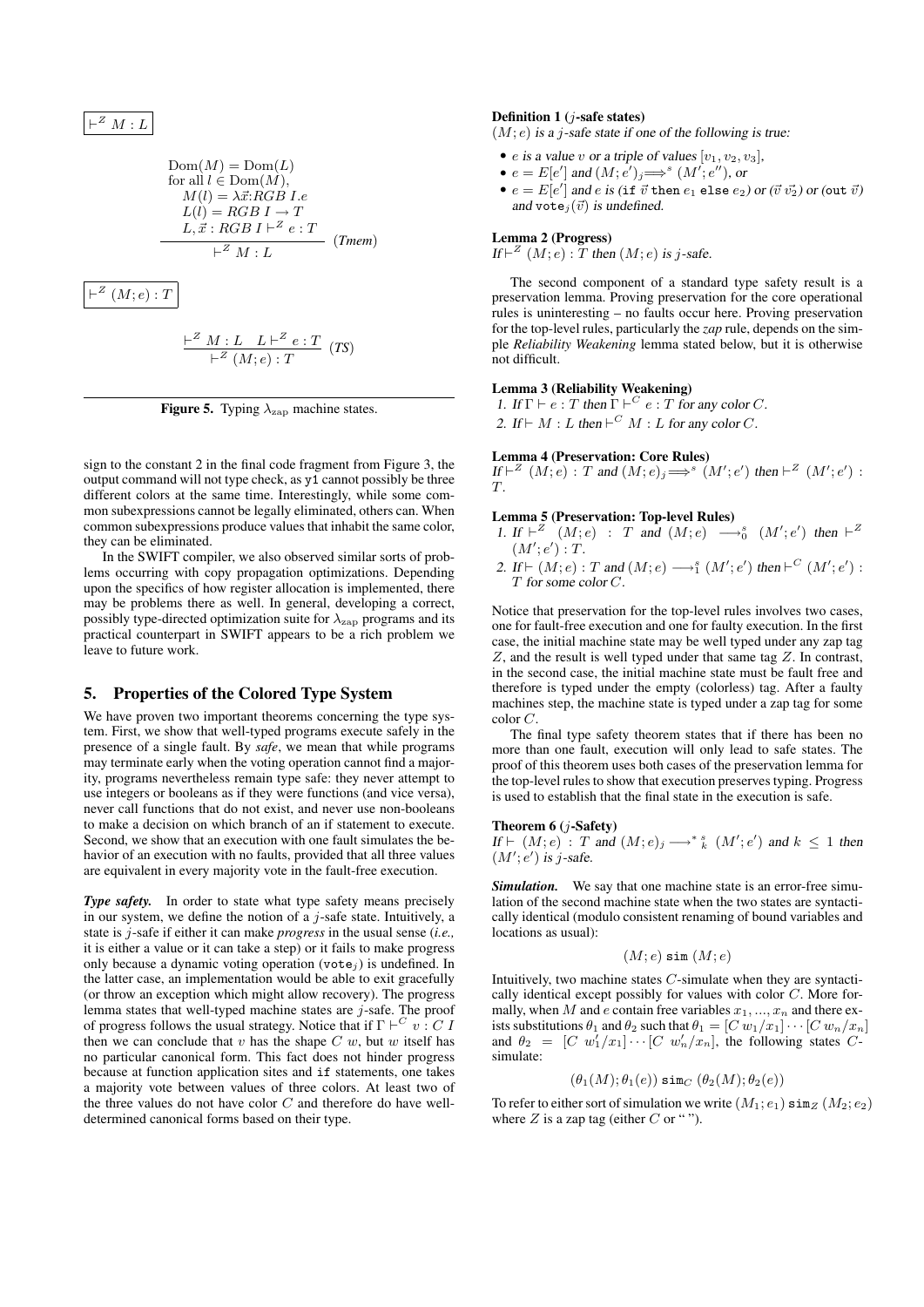Our goal is to prove a fault-tolerance theorem: if we begin with a well-typed program, and an *n*-step execution of the program exhibits no faults, then no faulty execution will get stuck, and every  $n + 1$ -step execution with one fault outputs the same values and reaches a C-similar state for some color C. To achieve this goal, we prove the following two lemmas, which express the fact that simulation is preserved by single evaluation steps. The first lemma describes the situation in which the evaluation step is not faulty (but if  $Z$  is the color  $C$ , there might have been a fault in some past step). The second lemma describes the situation in which the evaluation step is faulty (and there can have been no fault in the past). Notice that Lemma 7 specifies that any vote taken during a step from the first state have all three voters agree (subscript "3" on the evaluation relation) whereas a step from the second state need only have two voters agree. This non-uniformity is necessary to avoid the Byzantine situation discussed earlier involving code that holds votes between inequivalent values even in the absence of faults. Intuitively, the compiler is responsible for producing equivalent computations; the type system guarantees the equivalent computations do not depend upon one another.

## Lemma 7 (Fault-free simulation)

If  $\vdash (M_1;e_1):T$  and  $\vdash^Z (M_2;e_2):T$  and  $(M_1;e_1)$   $\mathtt{sim}_Z (M_2;e_2)$ and  $(M_1; e_1)_3 \longrightarrow_0^s (M'_1; e'_1)$  then  $(M_2; e_2)_2 \longrightarrow_0^{s'} (M'_2; e'_2)$  and  $s = s'$  and  $(M_1'; e_1')$   $\mathtt{sim}_Z$   $(M_2'; e_2').$ 

## Lemma 8 (Faulty simulation)

*If*  $\vdash$  (*M*<sub>1</sub>; *e*<sub>1</sub>) : *T* and (*M*<sub>1</sub>; *e*<sub>1</sub>)<sub>2</sub> → <sup>*s*</sup><sub>1</sub></sub> (*M*<sub>1</sub>′; *e*<sub>1</sub>)<sup></sup> then  $(M_1; e_1)$  sim<sub>C</sub>  $(M'_1; e'_1)$  for some color C.

With these lemmas in hand, we may easily prove our fault tolerance theorem by induction on the length of the evaluation sequence.

## Theorem 9 (Fault Tolerance)

- 1. (Faulty computations do not get stuck) If  $\vdash$   $(M_1; e_1)$ : T and in n steps,  $(M_1; e_1)_3 \rightarrow^*_{0}^s (M_1'; e_1')$ and in  $m \le n$  steps,  $(M_1; e_1)_2 \longrightarrow^* {s' \choose 1}$   $(M'_2; e'_2)$  then  $(M'_2; e'_2)$ can take at least one more step.
- 2. (Faulty computations simulate fault-free computations) If  $\vdash$   $(M_1; e_1)$ : T and in n steps,  $(M_1; e_1)_3 \rightarrow^*_{0} (M_1'; e_1')$ and in  $n + 1$  steps,  $(M_1; e_1)_2 \longrightarrow^* \frac{s'}{1}$   $(M'_2; e'_2)$  then  $s = s'$  and  $(M'_1; e'_1)$  sim<sub>C</sub>  $(M'_2; e'_2)$  for some color C.

## 6. From  $\lambda_{\rightarrow}$  to  $\lambda_{\text{zap}}$

To illustrate that  $\lambda_{\text{zap}}$  is expressive enough to serve as a typed intermediate language, we have defined a type-preserving translation from the simply-typed lambda calculus to  $\lambda_{\text{zap}}$ . Our simply-typed lambda calculus contains integers, booleans, functions, and an effectful output command out. Unlike  $\lambda_{\text{zap}}$ , it does not have triples; all functions take a single argument. To simplify the translation and prove correctness, we give the lambda calculus an allocation-style semantics, which, like  $\lambda_{\text{zap}}$ , and Morrisett et al.'s  $\lambda_{\text{gc}}$  [18], allocates function closures on an explicit heap  $M$ . The syntax, which is largely standard, appears below.

$$
T ::= \text{ int} |\text{bool} | T_1 \rightarrow T_2
$$
  
\n
$$
\Gamma ::= |\Gamma, x:T | \Gamma, l:T
$$
  
\n
$$
w ::= l | n | \text{ true} | \text{ false}
$$
  
\n
$$
e ::= x | w | e + e | e \le e | \text{ if } e \text{ then } e \text{ else } e
$$
  
\n
$$
M ::= | M, l \mapsto \lambda x:T.e
$$

The typing judgment for the lambda calculus has the standard form  $(\Gamma \vdash e : T)$ , and the small-step operational semantics maps  $1\llbracket T \rrbracket \stackrel{def}{=} I$ 

$$
\begin{aligned}1[\hspace{-1.5pt}[ \text{int}]\hspace{-1.5pt} &\stackrel{def}{=}\hspace{-1.5pt}\text{int}\\1[\hspace{-1.5pt}[ \text{bool}]\hspace{-1.5pt} &\stackrel{def}{=}\hspace{-1.5pt}\text{bool}\\1[\hspace{-1.5pt}[ T_1\rightarrow T_2]\hspace{-1.5pt} &\stackrel{def}{=}\hspace{-1.5pt}3[\hspace{-1.5pt}[ T_1]\hspace{-1.5pt}]\rightarrow 3[\hspace{-1.5pt}[ T_2]\hspace{-1.5pt}] \end{aligned}
$$

 $3$  $T$ ]  $\stackrel{def}{=} 7$  $\prime$ 

$$
3[\![T]\!] \stackrel{def}{=} \mathtt{RGB} \ 1
$$

 $\llbracket T \rrbracket$ 

 $\stackrel{def}{=} \Gamma$ 

$$
\begin{aligned}\n\llbracket \cdot \rrbracket & \stackrel{\text{def}}{=} \cdot \\
\llbracket \Gamma, x : T \rrbracket & \stackrel{\text{def}}{=} \llbracket \Gamma \rrbracket, x_1 : R \, 1 \llbracket T \rrbracket, x_2 : G \, 1 \llbracket T \rrbracket, x_3 : B \, 1 \llbracket T \rrbracket \\
\llbracket \Gamma, t : T \rrbracket & \stackrel{\text{def}}{=} \llbracket \Gamma \rrbracket, t : 1 \llbracket T \rrbracket\n\end{aligned}
$$

**Figure 6.** From  $\lambda \rightarrow$  to  $\lambda_{\text{zap}}$ : Types and Contexts.

 $\llbracket e \rrbracket \stackrel{def}{=} e'$ 

$$
\llbracket x \rrbracket \stackrel{\text{def}}{=} [x_1, x_2, x_3]
$$
\n
$$
\llbracket w \rrbracket \stackrel{\text{def}}{=} RGB \ w
$$
\n
$$
\llbracket \text{let } x = e_1 \text{ in } e_2 \rrbracket \stackrel{\text{def}}{=} let \ \vec{x} = \llbracket e_1 \rrbracket \text{ in } \llbracket e_2 \rrbracket
$$
\n
$$
\llbracket \lambda x : T.e \rrbracket \stackrel{\text{def}}{=} \lambda \vec{x} : 3 \llbracket T \rrbracket . \llbracket e \rrbracket
$$
\n
$$
\llbracket e_1 e_2 \rrbracket \stackrel{\text{def}}{=} \llbracket e_1 \rrbracket \llbracket e_2 \rrbracket
$$
\n
$$
\llbracket \text{if } e_1 \text{ then } e_2 \text{ else } e_3 \rrbracket \stackrel{\text{def}}{=} \text{if } \llbracket e_1 \rrbracket \text{ then } \llbracket e_2 \rrbracket \text{ else } \llbracket e_3 \rrbracket
$$
\n
$$
\llbracket e_1 + e_2 \rrbracket \stackrel{\text{def}}{=} \text{let } [x_1, x_2, x_3] = \llbracket e_1 \rrbracket \text{ in } \llbracket e_2 \rrbracket \text{ in } \llbracket x_1 + y_1, x_2 + y_2, x_3 + y_3 \rrbracket
$$
\n
$$
\llbracket x_1 + y_1, x_2 + y_2, x_3 + y_3 \rrbracket
$$
\n
$$
\llbracket x_1 \in [x_1, x_2, x_3] = \llbracket e_1 \rrbracket \text{ in } \llbracket e_1 \le e_2 \rrbracket \stackrel{\text{def}}{=} \text{let } [x_1, x_2, x_3] = \llbracket e_1 \rrbracket \text{ in } \llbracket x_1 \le y_1, x_2 \le y_2, x_3 \le y_3 \rrbracket
$$
\n
$$
\llbracket x_1 \le y_1, x_2 \le y_2, x_3 \le y_3 \rrbracket
$$
\n
$$
\llbracket x_1 \llbracket x_1 \llbracket x_2 \rrbracket
$$

 $\llbracket M \rrbracket \stackrel{def}{=} M$ 

$$
\begin{aligned} [\![\cdot]\!] \stackrel{def}{=} \cdot \\ [\![M,l\mapsto \lambda x{:}T.e]\!] \stackrel{def}{=} [\![M]\!],l\mapsto \lambda \vec{x}{:}3[\![T]\!].[\![e]\!] \end{aligned}
$$

Figure 7. From  $\lambda \rightarrow$  to  $\lambda$ <sub>zap</sub>: Expressions and Code.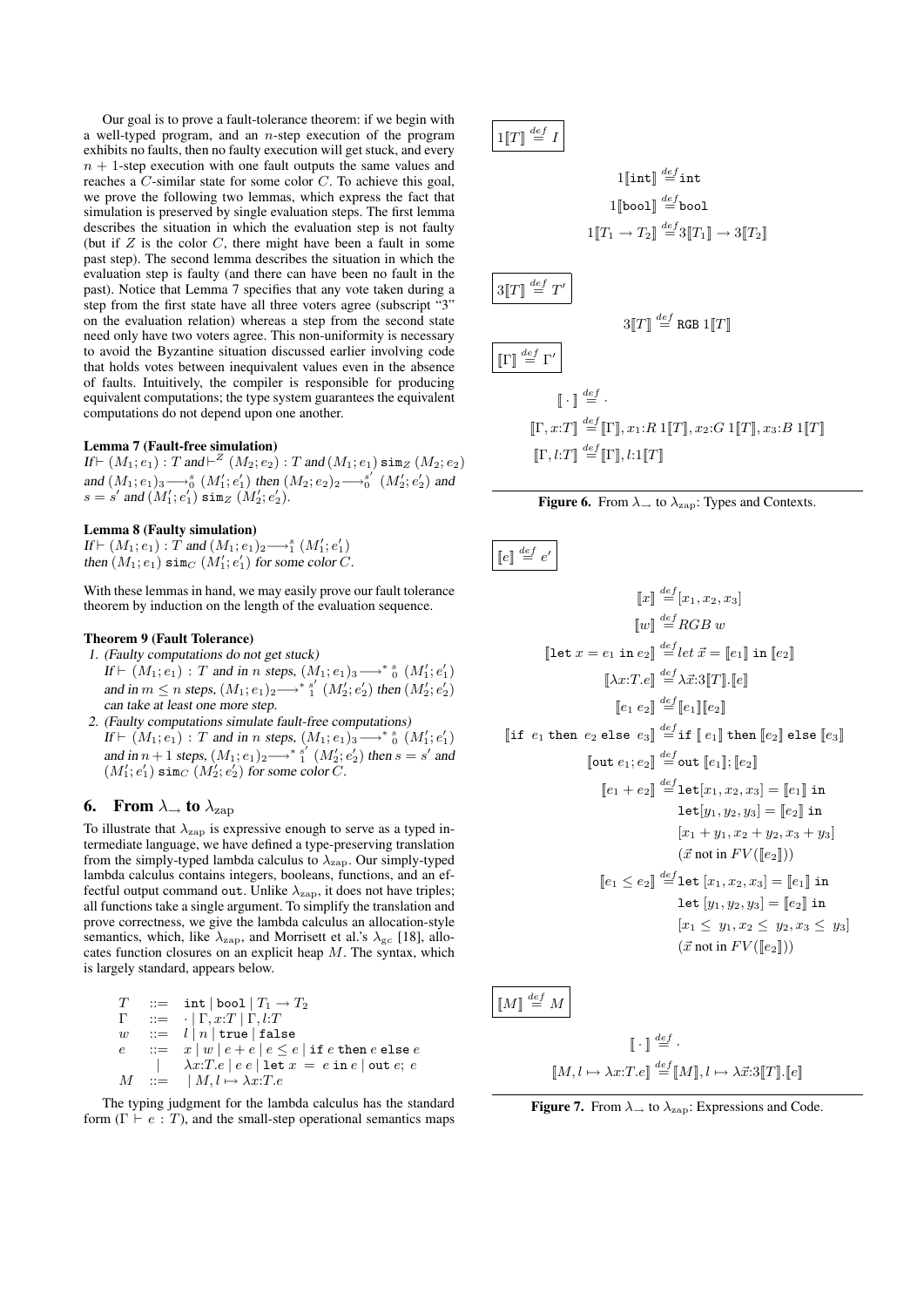machine states to machine states:  $(M_1; e_1) \longrightarrow^s (M_2; e_2)$ . We omit the inference rules for both of these judgments.

The translation behaves like a highly abstract and idealized version of the SWIFT-R compiler, replicating all computations three times to detect and recover from faults. Figure 6 presents the type translation, while Figure 7 presents the translation of expressions and code heaps.

The main element of interest in the type translation is the translation of function types. A single-argument function in the lambda calculus with type  $T_1 \rightarrow T_2$  is translated into a function with a triple of arguments and a triple of results, each with different colors:  $3[T_1] \rightarrow 3[T_2]$ . This way, if one of the three individual arguments is zapped, it can be compared against the other two to detect and recover from the fault. To translate the typing context, each individual source variable x is transformed into three target variables  $x_1$ ,  $x_2$ , and  $x_3$ , which will again each be bound to values with different colors. We implicitly assume there is some well-defined mapping that generates three unique target variables given any source variable.

The expression translation preserves the basic control-flow structure of the lambda calculus program being translated but replicates the values. Hence, the translation of a source variable  $x$  is a triple of related target variables  $x_1$ ,  $x_2$  and  $x_3$ .<sup>7</sup> The translation of any lambda calculus value  $w$  is a red, green and blue colorannotated triple of values. Function declarations in  $\lambda_{\text{zap}}$  generate a triple of labels, so the translation of a lambda calculus function is a  $\lambda_{\text{zan}}$  function with an appropriately translated typing annotation and body. Control-flow operations such as if statements and function application are translated by leaving their structure intact and translating their subexpressions recursively. An ordinary lambda calculus let statement is translated into a  $\lambda_{\text{zap}}$  triple-let to preserve the invariant that every source variable  $x$  is translated into three variables  $x_1$ ,  $x_2$  and  $x_3$  in the target. Basic total operations such as addition and inequalities that do not require voting before execution are replicated three times. Notice that in the translation of these operations, the number and order of effects are preserved.

Lambda calculus code heaps are translated by recursively translating each of the elements in the heap.

*Properties of the translation.* We have proven two important properties of the translation. First, we have shown that the translation is type preserving: well-typed lambda calculus programs are always translated into well-typed  $\lambda_{\text{zap}}$  programs. This property establishes the fact that  $\lambda_{\text{zap}}$ 's type system is sufficiently expressive to check the results of compilation. Second, we have shown that the translation is correct in the absence of faults: if a lambda calculus program takes one step, producing output stream s and resulting machine state  $(M', e'),$  then its translation will take one or more fault-free steps to produce to same output s and the translation of  $(M'; e')$ . A key lemma required for this second result is that substitution commutes in an interesting way with the translation.

#### Lemma 10 (Compilation preserves types)

1. If  $\Gamma \vdash e : T$  then  $\llbracket \Gamma \rrbracket \vdash [e] : 3\llbracket T \rrbracket$ . 2. If  $\vdash M : \Gamma$  then  $\vdash$   $\llbracket M \rrbracket : \llbracket \Gamma \rrbracket$ .

#### Lemma 11 (Substitution commutes with translation)

 $[[e[w/x]]] = [[e]][R w, G w, B w/x_1, x_2, x_3]$ 

#### Lemma 12 (Compilation is correct)

If  $\vdash M : \Gamma$  and  $\Gamma \vdash e : T$  and  $(M; e) \longrightarrow^s (M'; e')$  then  $([M]; [e])_3 \longrightarrow^* \begin{matrix} s \\ 0 \end{matrix} ([M'], [e'])$ .

Since the translation is type preserving and correct with respect to the fault-free operational semantics, we may exploit results from previous sections to prove that the faulty lambda calculus  $\lambda_{\rm{zap}}$ can serve as a correct and reliable platform for implementing the simply-typed lambda calculus.

## Theorem 13 (End-to-end Reliability)

If e is a lambda calculus program such that  $\vdash e : T$  and  $(\cdot; e) \longrightarrow^{* s} (M'; w)$  then  $(\cdot; [e])_2 \longrightarrow^{* s} (\cdot; \vec{v})$  with  $k \leq 1$ and vote<sub>2</sub> $(\vec{v}) = w$ .

## 7. Related Work

The process of propagating typing information from source language down through compiler intermediate and target languages is known as *type-preserving compilation*. Java, TIL [39], FLINT [34], Church [9], proof-carrying code (PCC) [21, 3], and typed assembly language (TAL) [19, 17] compilers typically apply some form of this technology in order to generate well-typed compiler intermediate code. Importantly, although these type-preserving compilers advocate using types to improve compiler reliability, they assume perfect hardware and provide no guarantees in the presence of transient faults.

Similar to our formal assumption that data faults can arbitrarily "zap" values at any operational step, related work in the security domain shows how, also by transforming software, to provably enforce interesting control-flow properties when attackers can arbitrarily perturb data memory at any operational step [1, 2]. This enforcement of control-flow integrity (CFI) guarantees that software dynamically obeys predefined control-flow policies, even as attackers have read access to all of memory and write access to data memory. Although enforcing CFI is useful for preventing many kinds of security attacks (such as buffer overflow exploits) and is more efficient than software-based fault tolerance, enforcing control-flow policies in the presence of an attack on a single data value provides a weaker guarantee than that of fault tolerance (where all of the fault-tolerant program's outputs are guaranteed to be equivalent to those of the fault-intolerant version). On the other hand, the formal CFI attack model is stronger than the fault model assumed here in that the CFI model places no restrictions on the number of times an attacker may perturb data memory. In addition, while the work on enforcing CFI provides a formal proof for translating from and to an idealized assembly language, in the present paper we have focused on the translation from a high-level, typed, functional language to a typed intermediate language.

While we have focused on reliability in this paper, these techniques may also have some relevance to security, as one cannot have security without reliability first. For example, Govindavajhala and Appel [11] recently demonstrated that it was easily possible to attack commercial virtual machines running completely type-safe code by inducing and exploiting soft faults. The software protections and type system described in this paper would defeat such attacks.

Software-only approaches to redundancy are attractive because they essentially come *free of hardware cost*. There have been numerous implementations of software-only redundancy, each varying in their level of coverage and performance degradation. At the high-level, Rebaudengo et al. [29] proposed a source-to-source prepass compiler that generates fault-detection code in the source language. Oh et al. [27] proposed EDDI, a low-level detection technique, which duplicates all instructions except branches and inserts validation code before all stores and control transfers, thus ensuring the correctness of values to be written to memory. This work was extended with ED<sup>4</sup>I [26], which creates a different, but functionally equivalent program by mapping values in the original program to different values in the duplicated program. Reis et

 $\sqrt{7}$  Again, this translation depends upon an implicit map from source variables to unique target variables.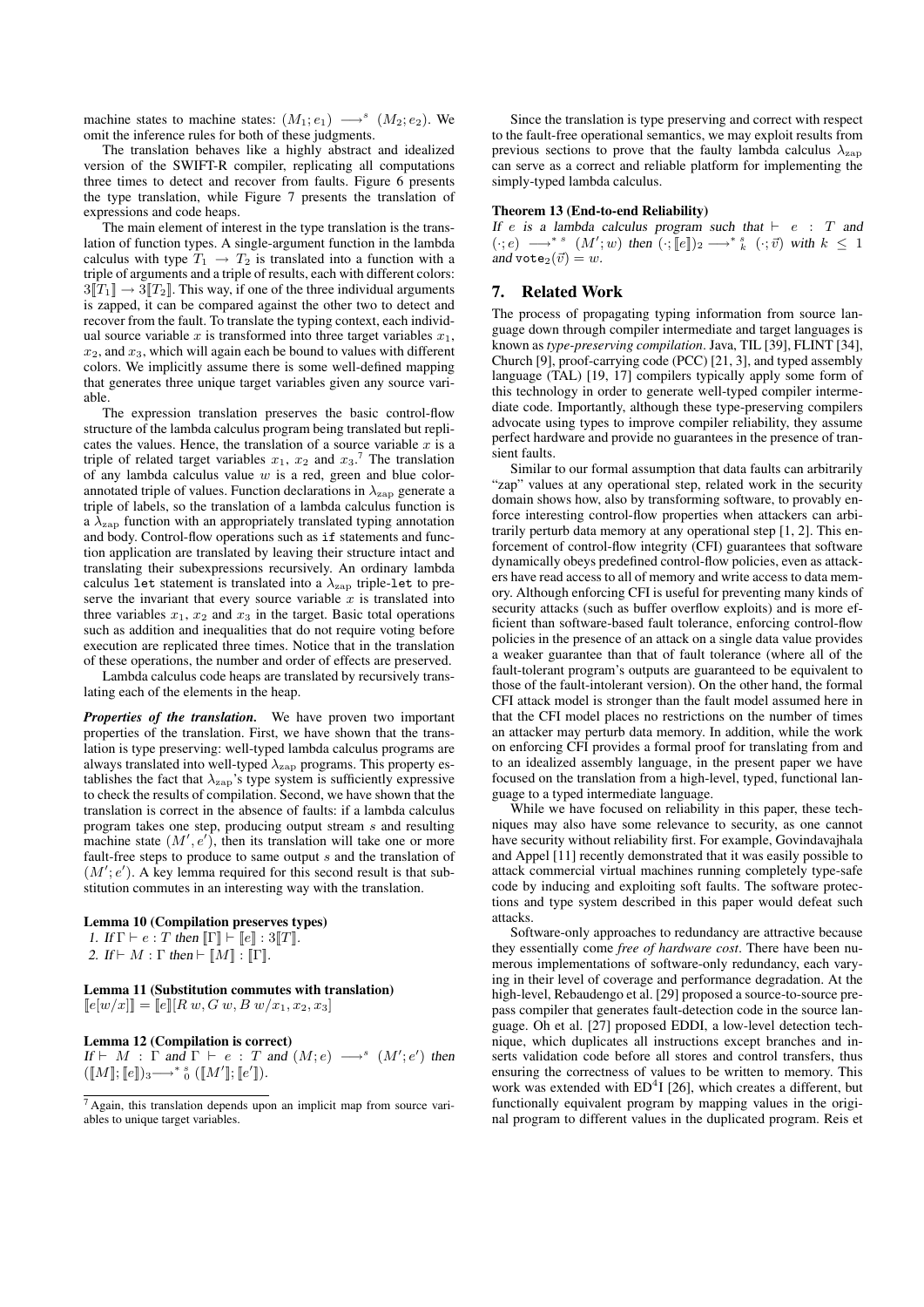al. [31] proposed SWIFT, which improves on EDDI performance and reliability through better control-flow validation and other optimizations. While the previous approaches have focused on fault detection, Chang et al. [8] proposed two software-only recovery techniques: SWIFT-R, a SWIFT-like technique that uses three versions of instructions with majority voting, and TRUMP, a recovery technique using AN-codes.

Finally, the idea that one can defend against faults by replicating software has been used extensively and studied in great depth, formally and experimentally, for decades in distributed systems. However, the context, assumptions, constraints, and kinds of faults that can occur are clearly different here, making it necessary to study the formal properties of transient faults in standalone hardware as well as in distributed systems.

## 8. Current and Future Work

The faulty lambda calculus  $\lambda_{\text{zap}}$  and its simple type system provide a sound theoretical basis for implementation of reliable faulttolerance systems. However, there is much more research to be done in this area.

One of our immediate concerns involves finding ways to strengthen  $\lambda_{\rm{zan}}$ 's colored type system in order to provide correspondingly stronger fault tolerance guarantees. One possible improvement to our type system involves preventing a compiler from incorrectly generating inequivalent expressions in places where majority voting should occur. For instance, in Section 4 we considered the expression if  $[R$  true,  $G$  true,  $B$  false then  $e_1$  else  $e_2$ . To rule out "obviously bad" expressions such as this one, one can add static equivalence checking to the type-checking rules for triples. More precisely, suppose  $\Gamma \vdash^{Z} e_1 \sim e_2$  is valid when  $e_1$ and  $e_2$  evaluate to equivalent values (in all well-typed contexts specified by Γ, modulo the equivalence tag  $Z$ ). In this case the following extended typing rule for triple introduction not only checks that the elements of the triple do not depend upon one another, but also that they produce equivalent values.

$$
\frac{\Gamma \vdash^Z e_1 : R I \quad \Gamma \vdash^Z e_2 : G I \quad \Gamma \vdash^Z e_3 : B I}{\Gamma \vdash^Z e_1 \sim e_2 \quad \Gamma \vdash^Z e_2 \sim e_3}
$$
\n
$$
\frac{\Gamma \vdash^Z [e_1, e_2, e_3] : RGB I}{\Gamma \vdash^Z [e_1, e_2, e_3] : RGB I}
$$
\n(ETrrip)

We are in the process of devising an extended type system based on this idea and proving that it gives rise to a stronger safety property for  $\lambda_{\text{zap}}$  (voting will never get stuck) and also a stronger faulttolerance property. <sup>8</sup> However, we note that while these stronger properties are theoretically pleasing, it is not obvious that the more complex type system is more practical. An important strength of the type system presented in this paper is its simplicity, which should make it relatively easy to understand and to implement in a real compiler. Adding equivalence checking, while well-understood in the simply typed lambda calculus (though not, of course, with faults), may well be substantially more difficult to implement efficiently in the context of a realistic compiler intermediate language.

A second direction for future work is the development of a corresponding typed assembly language. The faulty lambda calculus  $\lambda_{\text{zan}}$  operates at quite a high level of abstraction. To implement its abstractions in assembly language, the majority voting operations must be compiled into a sequence of comparisons. Developing a low-level type system that allows the comparisons to be scheduled efficiently yet guarantees fault tolerance will be a challenge.

A third aspect of our future work involves developing provably correct, type-preserving optimization infrastructure. As we have observed in this paper, common optimizations undo fault-tolerance transformations. We are in the process of trying to get a better understanding of the range of optimizations affected by this phenomenon and to develop correct new optimizations.

Finally, we are investigating applying the theoretical principles developed here to the intermediate languages used in the implementation of the SWIFT-R compiler system.

## 9. Conclusions

This paper defines  $\lambda_{\rm{zap}}$ , a lambda calculus that exhibits intermittent data faults. These faults may strike any value in the computation at any time, changing that value arbitrarily. Hence,  $\lambda_{\text{zap}}$  provides an abstract model of computations performed on modern, occasionally faulty hardware.

In order to detect and recover from faults,  $\lambda_{\text{zap}}$  programs compute intermediate results multiple times and use the majority voting mechanisms built in to many of  $\lambda_{\text{zap}}$ 's primitives. To detect errors in  $\lambda_{\text{zap}}$  code that might make it unreliable, we devise a simple type system that uses colors to ensure replicated computations do not depend upon one another. We prove the type system sound, demonstrate that it can catch errors that might occur due to incorrect program optimization, and show that well-typed programs have important fault-tolerance properties. Finally, to prove that  $\lambda_{\text{zan}}$  and its type system are sufficiently expressive to serve as an idealized typed intermediate language for compilers, we defined a type-preserving and provably correct translation from the simply-typed lambda calculus into  $\lambda_{\text{zap}}$ . Our compilation strategy simulates the compilation strategy used in SWIFT-R, a compiler for fault-tolerance. Together, the properties of the  $\lambda_{\rm{zap}}$  type system and the correctness of compilation provide a strong end-to-end reliability guarantee: Despite being faulty,  $\lambda_{\text{zap}}$  is nevertheless powerful enough to implement the lambda calculus correctly. Overall, we believe that this is the first systematic, type-theoretic study of the problem of transient hardware faults.

## References

- [1] M. Abadi, M. Budiu, Úlfar Erlingsson, and J. Ligatti. Control-flow integrity: Principles, implementations, and applications. In *ACM Conference on Computer and Communications Security*, Nov. 2005.
- [2] M. Abadi, M. Budiu, Úlfar Erlingsson, and J. Ligatti. A theory of secure control flow. In *International Conference on Formal Engineering Methods*, Nov. 2005.
- [3] A. W. Appel. Foundational proof-carrying code. In *Sixteenth Annual IEEE Symposium on Logic in Computer Science*, pages 247–258. IEEE, 2001.
- [4] T. M. Austin. DIVA: a reliable substrate for deep submicron microarchitecture design. In *Proceedings of the 32nd Annual ACM/IEEE International Symposium on Microarchitecture*, pages 196–207. IEEE Computer Society, 1999.
- [5] R. C. Baumann. Soft errors in advanced semiconductor devices-part I: the three radiation sources. *IEEE Transactions on Device and Materials Reliability*, 1(1):17–22, March 2001.
- [6] R. C. Baumann. Soft errors in commercial semiconductor technology: Overview and scaling trends. In *IEEE 2002 Reliability Physics Tu*torial Notes, Reliability Fundamentals, pages 121<sub>-01.1</sub> – 121<sub>-01.14</sub>, April 2002.
- [7] C. Bolchini and F. Salice. A software methodology for detecting hardware faults in vliw data paths. In *IEEE International Symposium on Defect and Fault Tolerance in VLSI Systems*, 2001.
- [8] J. Chang, G. A. Reis, and D. I. August. Automatic instructionlevel software-only recovery methods. In *Proceedings of the 2006 International Conference on Dependendable Systems and Networks*, June 2006.
- [9] A. Dimock, R. Muller, F. Turbak, and J. B. Wells. Strongly typed flow-directed representation transformations. In *ACM International*

<sup>&</sup>lt;sup>8</sup> In fact, we have already fully defined and proven correct one variant, but are exploring further variations.